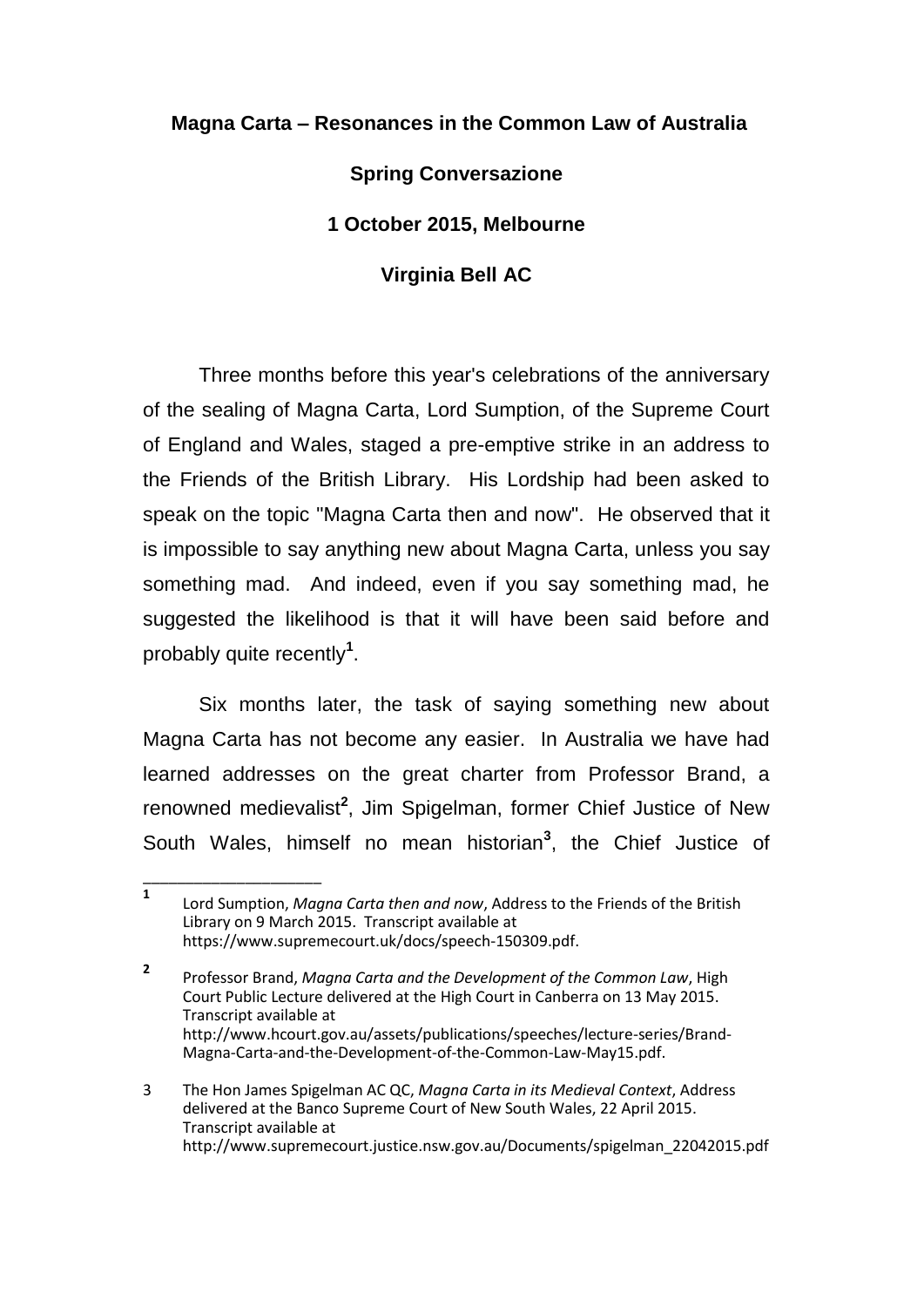Australia**<sup>4</sup>** , and the former Prime Minister**<sup>5</sup>** . And as I speak, Lord Igor Judge is delivering a public lecture titled "Magna Carta: Destiny or Accident" to the Magna Carta Society in the Federal Court in Sydney**<sup>6</sup>** . Suffice it to say, the octocentenary of Magna Carta has not passed unnoticed in the antipodes. This is fitting given that Magna Carta is widely viewed as the foundation stone of the rule of law in countries that share our common law heritage.

The charter sealed at Runnymede on or about 15 June 1215 contained 63 chapters, the great bulk of which are of interest only to the committed medievalist. It is chapters 39 and 40 that are accorded constitutional significance. Within two months of its execution, Pope Innocent III annulled the charter on the ground that King John's seal had been appended under duress. Nonetheless, after John's death in 1216, the charter was re-issued, albeit shorn of some of its more radical provisions, during the infancy of his son, Henry III. Importantly Chs 39 and 40 survived the cull. Successive reissues of the charter during Henry III's reign culminated in the charter of 1225, in which Chs 39 and 40 were amalgamated as Ch 29. And in this form the

**<sup>4</sup>** The Hon Chief Justice Robert French AC, *Statutes and the Rule of Law in the 800th Year of Magna Carta*, Address delivered at the Law Council of Australia Business Law Section Workshop, 27 February 2015. Transcript available at https://www.one.lawcouncil.asn.au/BLS/images/Statutes\_and\_the\_Rule\_of\_Law\_in 800th Yearof Magna Carta.pdf.

**<sup>5</sup>** The Hon Tony Abbott, *Magna Carta Lecture*, Address delivered at Parliament House in Canberra, 24 June 2015. Transcript available at https://www.pm.gov.au/media/2015-06-24/magna-carta-lecture-parliament-housecanberra-O.

**<sup>6</sup>** Lord Judge, *Magna Carta: Destiny or Accident?,* Address delivered to the Magna Carta Society in the Federal Court in Sydney, 1 October 2015, as yet unpublished.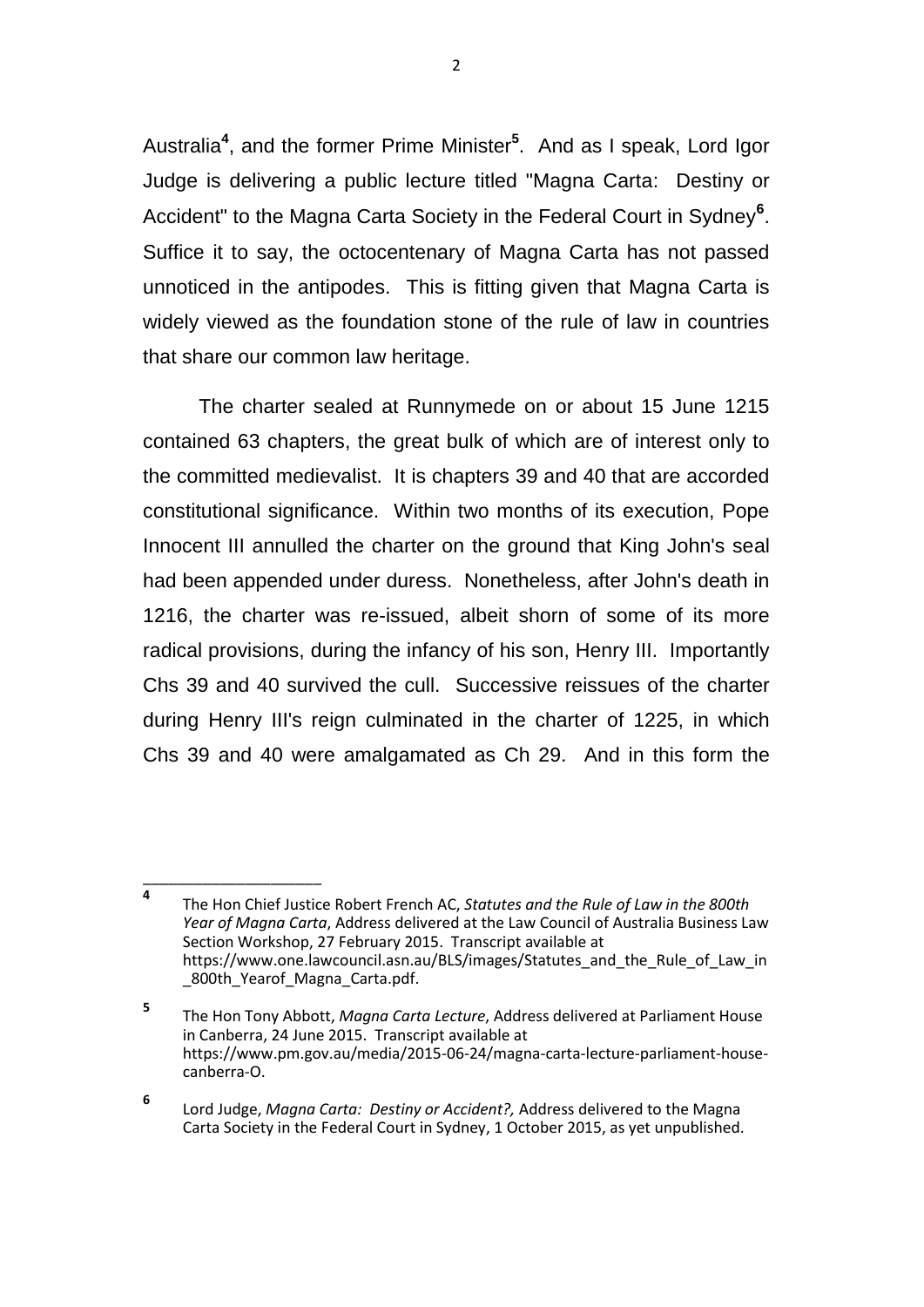charter re-issued by Edward 1 in 1297 assumed statutory force**<sup>7</sup>** . It is Ch 29 of the 1297 statute that forms part of the law of Victoria.

Chapter 29, as transcribed in the *Imperial Acts Application Act* 1980 (Vic), provides:

> "No freeman shall be taken or imprisoned, or be disseised of his freehold, or liberties or free customs, or be outlawed or exiled, or in any way otherwise destroyed; nor will we pass upon him, nor condemn him, but by lawful judgment of his peers, or by the law of the land. We will sell to no man, we will not deny or defer to any man either justice or right."

In 1925, Justice Isaacs embarked upon his analysis of the lawfulness of the applicants' detention in *Re Yates* with the observation that it was essential even at "this advanced stage of our political development to bear constantly in mind certain fundamental principles which form the base of the social structure of every British community". These were not principles to be found in the Commonwealth Constitution - rather, they were inscribed in Magna Carta, that "great confirmatory instrument", then 700 years old, and all of them were to be found within Ch 29. Justice Isaacs took three principles from that chapter; firstly, the inherent individual right to life, liberty, property and citizenship; secondly, that these individual rights must yield to the necessities of the general welfare of the State; and, thirdly, that only by the law of the land may the State so declare its will**<sup>8</sup>** .

\_\_\_\_\_\_\_\_\_\_\_\_\_\_\_\_\_\_\_\_\_ **7** 25 Edward III, c XXIX.

**<sup>8</sup>**

*Ex Parte Walsh; Ex Parte Johnson; In re Yates* (1925) 37 CLR 36 at 79.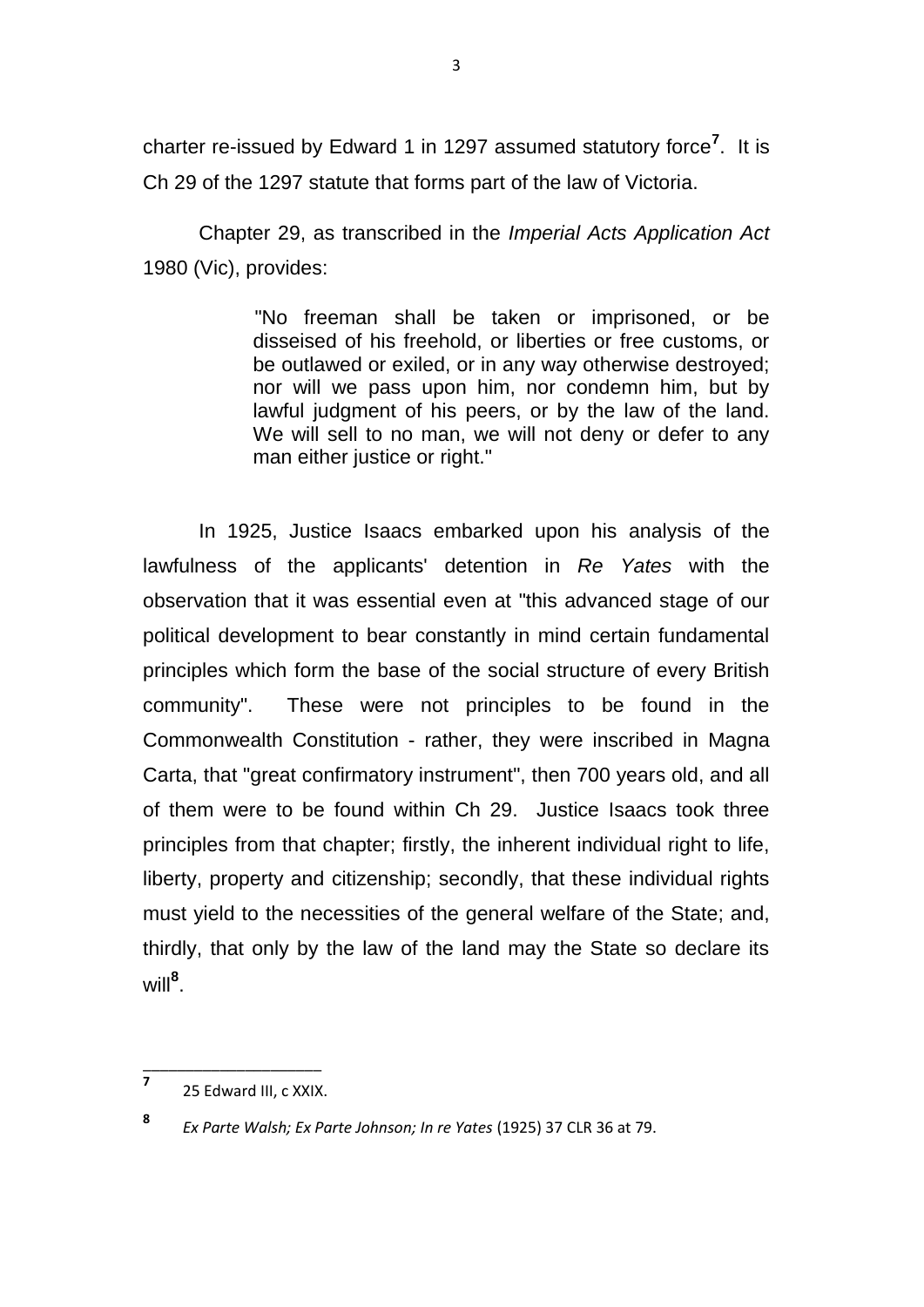Sir Isaac Isaacs holds an honoured place in the pantheon of common law jurists but, by 1925, his views on Magna Carta were out of sympathy with those of the Academy.

In 1904, Professor Edward Jenks, an eminent legal historian, exposed a number of misconceptions about the nature of the guarantees found in Ch 29**<sup>9</sup>** . Judgment by one's peers was not a guarantee of trial by jury - that institution had not emerged in recognisable form by 1215. Neither was Ch 29 a guarantee of the right to seek habeas corpus - that great writ had not emerged in recognisable form by 1215. And the reference to judgment by the law of the land was not a guarantee of the right to due process.

Professor Jenks, and those who came after him, source these misconceptions to Sir Edward Coke, the great master of the common law**<sup>10</sup>**. Coke is celebrated for his opposition to Stuart absolutism. Following his dismissal from the position of Chief Justice of the Court of Common Pleas, Coke was responsible for drafting the Bill of Liberties against the royal prerogative. The bill claimed ancient rights said to have been granted by Magna Carta. In 1628, the bill was presented to Charles I as the Petition of Right and in its statutory form it stands after Magna Carta as the second great constitutional document in English legal history**<sup>11</sup>** .

In his address to the Friends of the Library, Lord Sumption nailed his colours to the mast of Magna Carta myth-busters. His

\_\_\_\_\_\_\_\_\_\_\_\_\_\_\_\_\_\_\_\_\_

4

**<sup>9</sup>** Jenks, *The Myth of Magna Carta*, Independent Review No 4 (1904) 260.

**<sup>10</sup>** See, for example, Jenks, *The Myth of Magna Carta*, Independent Review No 4 (1904) 260; Radin, *The Myth of Magna Carta*, Harvard Law Review Vol 60 (1947) 1060.

**<sup>11</sup>** *Petition of Right* (1627) Regnal 3 Cha 1.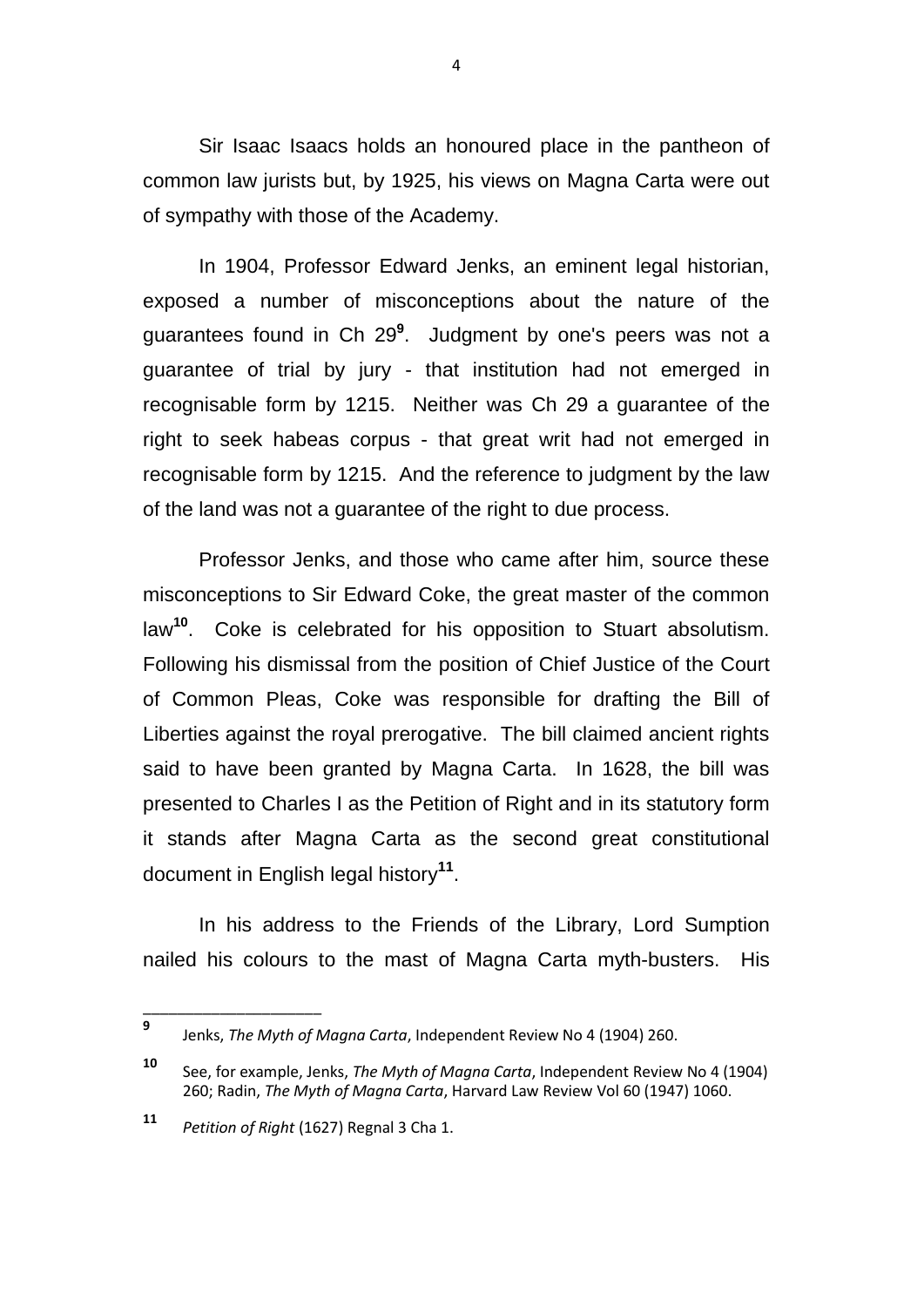Lordship roundly blamed Coke for transforming Magna Carta from a "technical catalogue of feudal regulations into the foundation document of the English Constitution, a status which it has enjoyed ever since among the large community of commentators who have never actually read it". He was trenchantly critical of the acceptance by judges, parliamentarians, childrens' book writers, and others of Magna Carta as having paved the way for democracy, equality and the rule of law, which he viewed as a distortion of history serving an essentially modern political agenda. A distortion which Lord Sumption classified as "the worst kind of ahistorical Whiggism"**<sup>12</sup>** .

At the risk of coming out as a Whig, which in twenty-first century Melbourne may well qualify as 'ahistorical' in any event, I favour the kindlier view of the significance of Magna Carta proposed by Lord Bingham in his monograph on the concept of the rule of law:

> "It has been said that Chapter [29] 'has had much read into it that would have astonished its framers'. It would, moreover, be a travesty of history to regard the Barons who confronted King John at Runnymede as altruistic liberals seeking to make the world a better place. But, for all that, the sealing of Magna Carta was an event that changed the constitutional landscape in this country and, over time, the world."**<sup>13</sup>**

Something of the force of that observation can be seen in the petition for the statute passed in the forty-second year of the reign of Edward III, which sought that "no man be put to answer without

**<sup>12</sup>** Lord Sumption, *Magna Carta then and now*, Address to the Friends of the British Library, 9 March 2015 at page 4. Transcript available at https://www.supremecourt.uk/docs/speech-150309.pdf.

**<sup>13</sup>** Bingham, *The Rule of La*w, (2011) at 10.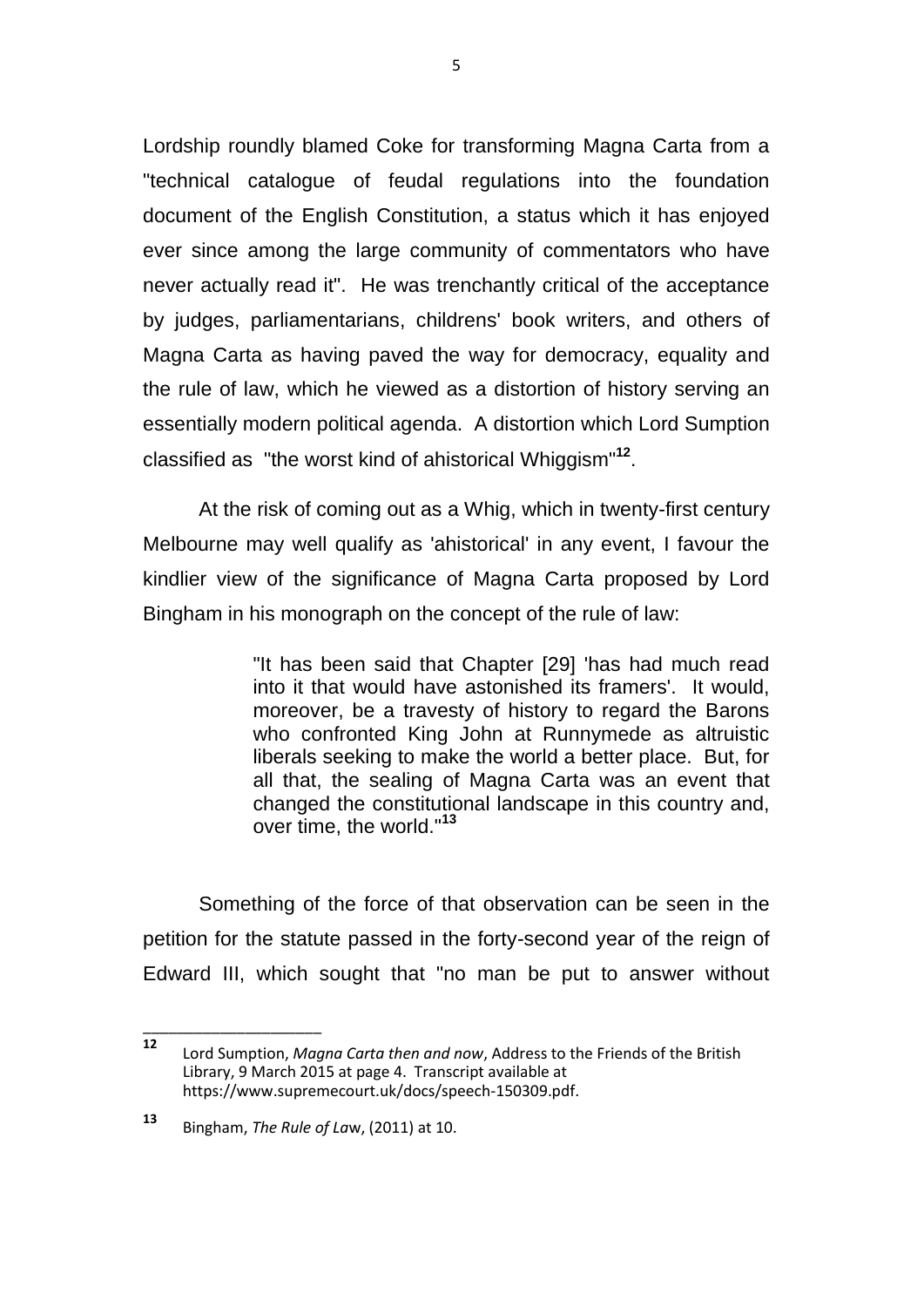presentment before the justices … and by due process and original writ, according to the ancient law of the land"**<sup>14</sup>**. King Edward's answer to the petition is recorded in these terms "Because this Article is an Article of the Grand Charter, the king willeth that this be done as the Petition doth demand" **15** .

The school of thought that sees Magna Carta as largely the invention of Sir Edward Coke is apt to overlook that from as early as 1300 Magna Carta was printed in the compendia of legal materials and from then until the mid-15th Century statutes contained, as their first chapter, provision that Magna Carta (together with the Charter of the Forest and the Charters of Henry III) should be firmly and duly held and maintained<sup>16</sup>.

In any event, it may be beside the point to castigate those who see Magna Carta as the foundation for constitutional rights and immunities. Frederic Maitland, acknowledged as the father of modern legal history, distinguished the uses of history by historians from its uses by lawyers. For lawyers, the latest authoritative interpretation of a statute is more valuable than earlier, and possibly historically more accurate, interpretations**<sup>17</sup>**:

**<sup>17</sup>** Maitland, *Collected Papers*, "Why the History of English Law is Not Written", Vol 1, 481 at 491 cited in *Adler v District Court of New South Wales* (1990) 19 NSWLR 317 at 346 per Priestley JA.

\_\_\_\_\_\_\_\_\_\_\_\_\_\_\_\_\_\_\_\_\_ **<sup>14</sup>** 42 Edward III, c 3.

**<sup>15</sup>** 42 Edward III, c 3.

**<sup>16</sup>** Professor Brand, *Magna Carta and the Development of the Common Law*, High Court Public Lecture delivered at the High Court in Canberra on 13 May 2015. Transcript available at http://www.hcourt.gov.au/assets/publications/speeches/lecture-series/Brand-Magna-Carta-and-the-Development-of-the-Common-Law-May15.pdf.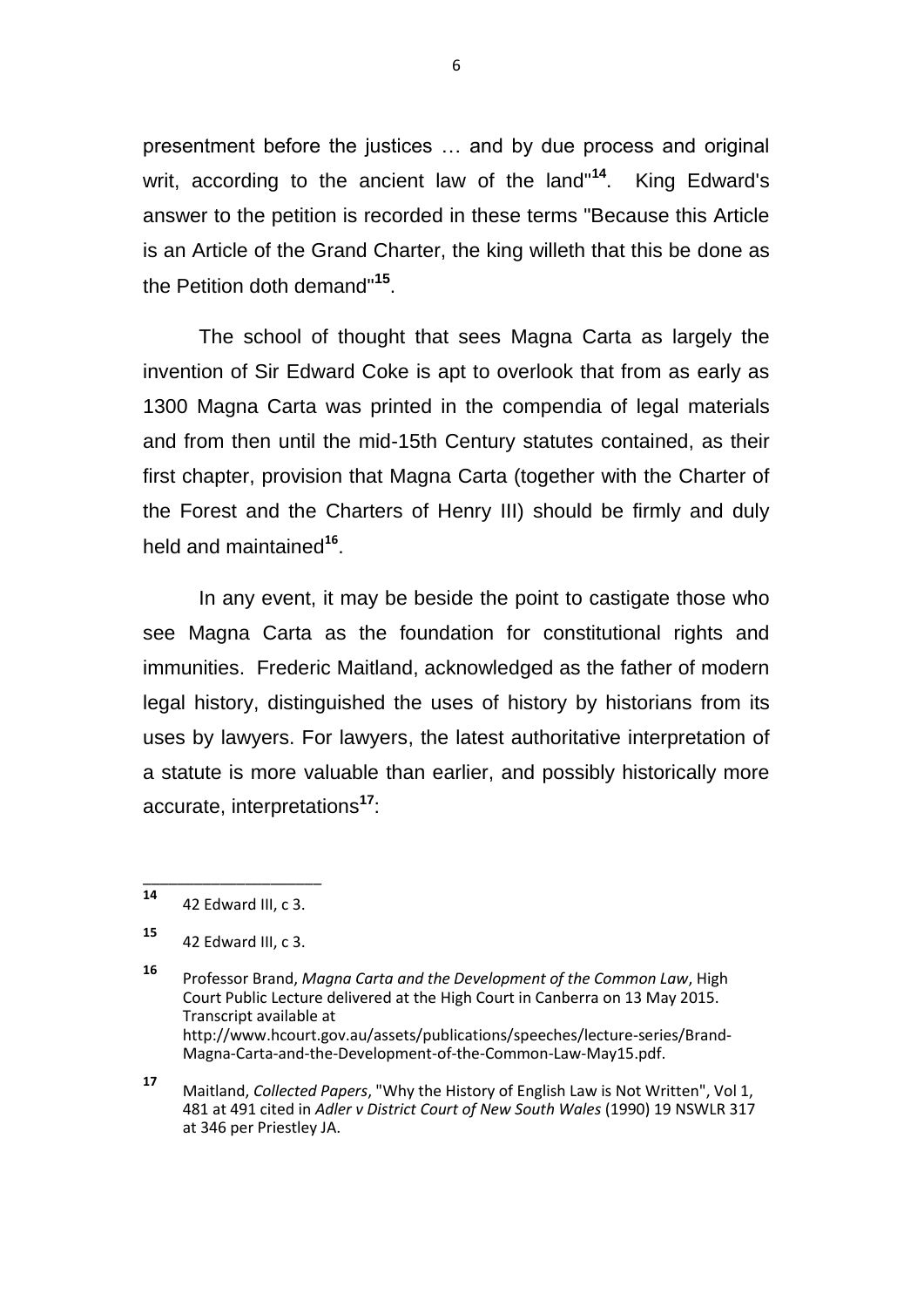"It is possible to find in modern books comparisons between what Bracton Ia 13th century legal commentatorl says and what Coke says about the law as it stood before the statutes of Edward I, and the writer of course tells us that Coke's is 'the better opinion'. Now if we want to know the common law of our own day Coke's authority is higher than Bracton's and Coke's own doctrines yield easily to modern decisions. But if we are really looking for the law of Henry III's reign, Bracton's lightest word is infinitely more valuable than all the tomes of Coke. … The lawyer must be orthodox otherwise he is no lawyer; an orthodox history seems to me a contradiction in terms."

As to the authority of Sir Edward Coke, Chief Justice Best summed it up in this way in a decision in 1824**<sup>18</sup>**:

> "The fact is, Lord Coke had [often] no authority for what he states, but I am afraid we should get rid of a great deal of what is considered law in Westminster Hall, if what Lord Coke says without authority is not law. He was one of the most eminent lawyers that ever presided as a judge in any court of justice."

Sir Edward Coke's understanding of Magna Carta as the foundation of the liberties of Englishmen was the understanding that the colonists brought to Australia. It was an understanding that all subjects under the British Crown enjoyed ancient rights dating to Magna Carta including those of due process, trial by jury, and habeas corpus.

In its first year, the Supreme Court of the Colony of New South Wales was required to determine whether persons charged on

**<sup>18</sup>** *Garland v. Jekyll* (1824) 2 Bing 296 at 296-297.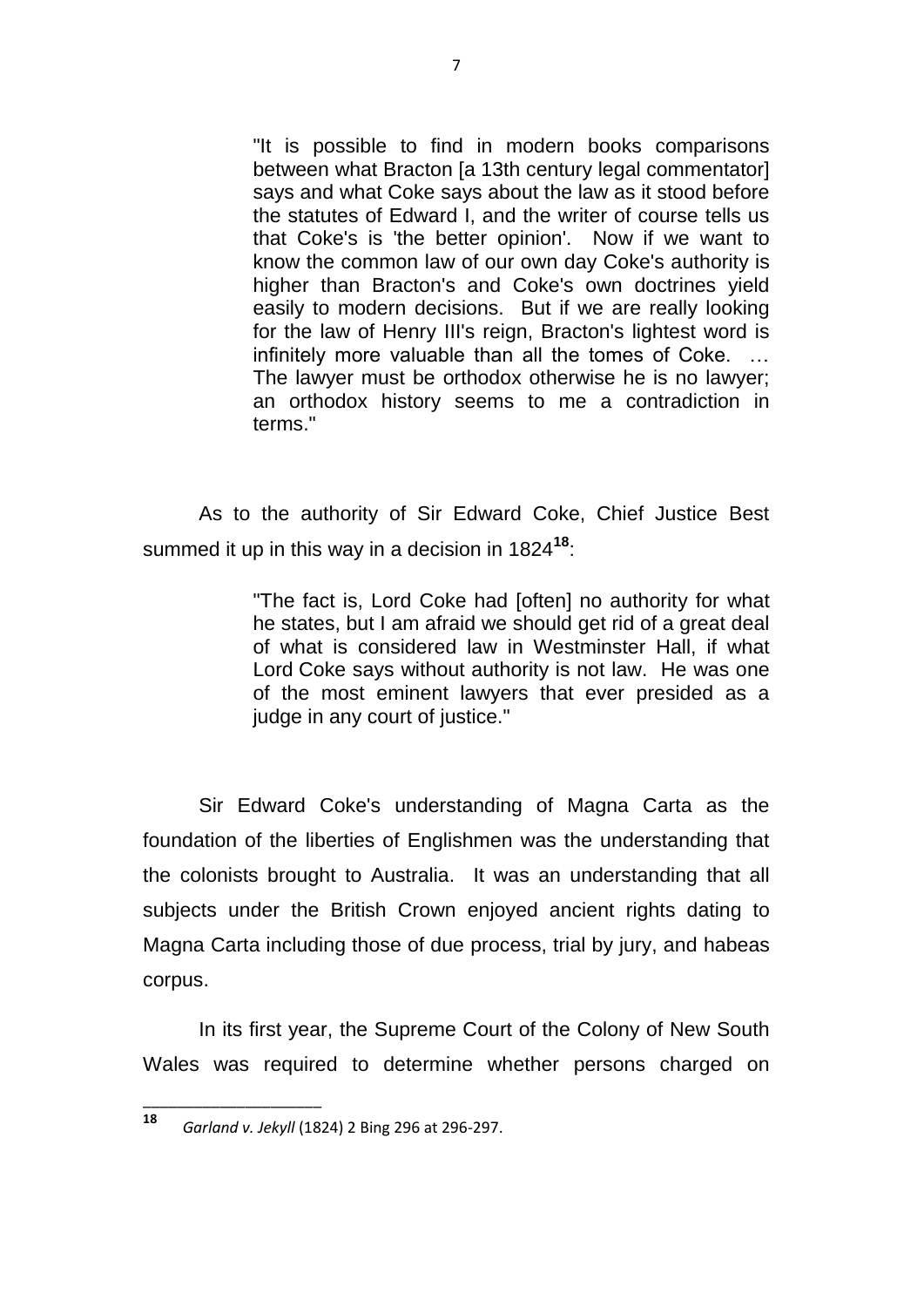indictment before the Court of Quarter Sessions were to be tried by jury. In the case of trials before the Supreme Court itself the statute, in express terms, provided for trial otherwise than by jury. That circumstance did not stand in the way of Chief Justice Forbes' conclusion that trial in the Court of Quarter Sessions must be by jury because Magna Carta conferred that right**<sup>19</sup>**. From the earliest days of the Colony case notes indicate that the Charter was invoked with some frequency by counsel and litigants alike**<sup>20</sup>**. The rhetorical power of Magna Carta in the Colony is evident in Justice Willis' description of a legislative provision as being as "much the birth right of an Englishman as the Magna Carta"**<sup>21</sup>** .

We live in a rights-conscious age. Public discussion in Australia in recent years has often focused on whether we should have an entrenched bill or charter of rights.

The United States' Bill of Rights gives constitutional recognition to rights that are understood to derive from Magna Carta: the guarantee against deprivation of life, liberty or property without due process of law (Amendment V) and the obligation of the States to accord due process and equal protection of the law (Amendment  $XIV)^{22}$ .

The United States' and the Australian Constitutions were framed in very different circumstances. The Constitution of the United

**<sup>19</sup>** *<sup>R</sup> v The Magistrates of Sydney* [1824] NSWKR 3; [1824] NSW Sup C 20.

**<sup>20</sup>** See, for example, *In Re Edward Abbott v The Commissioner of the Caveat Board* [1841]; *MacPherson v Municipal Council of Shanghai* 1891.

**<sup>21</sup>** *Ex parte Nichols* [1839] NSW Sup C 76.

**<sup>22</sup>** *United States Constitution,* Amendments V, XIV.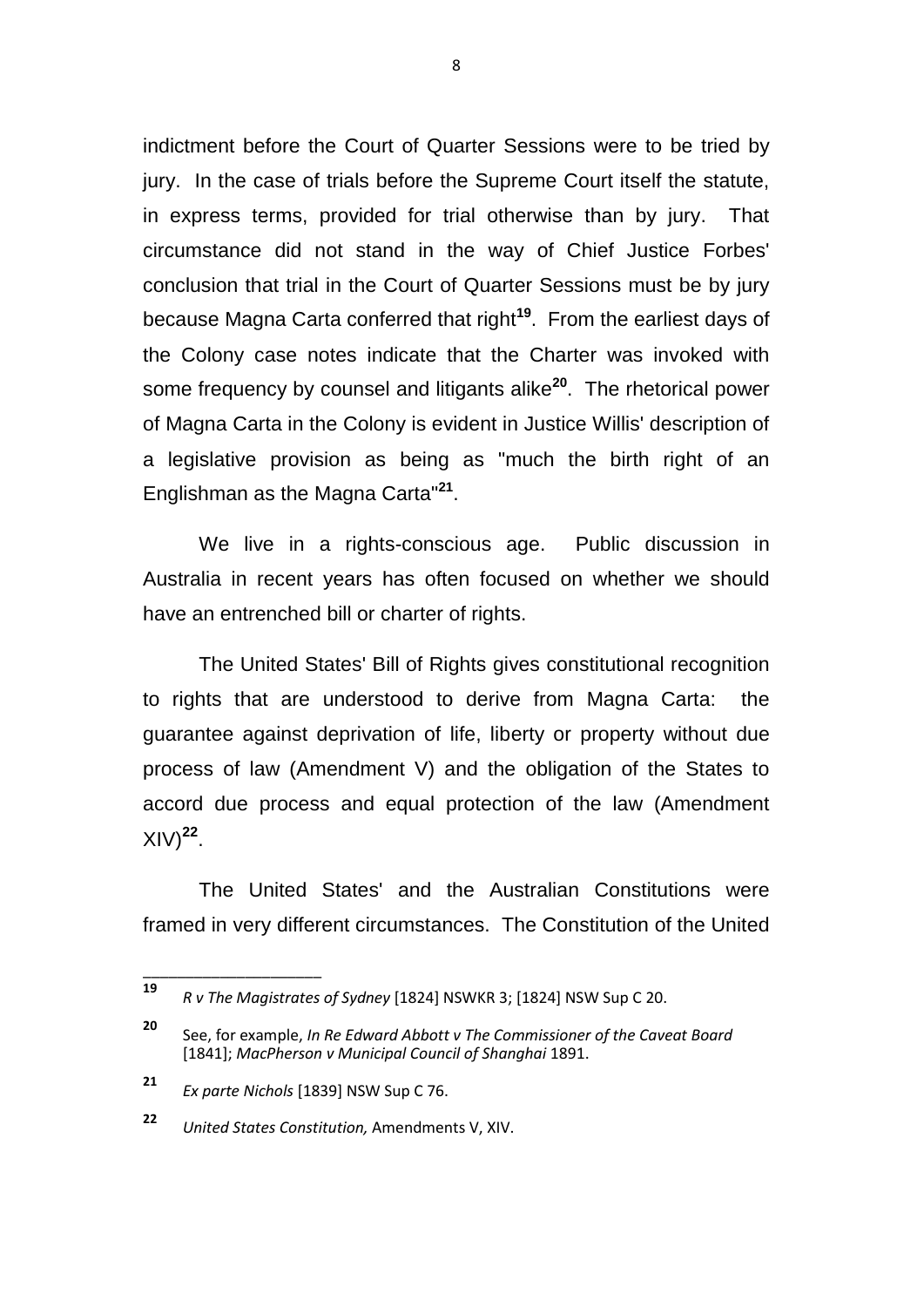States and the amendments comprising the Bill of Rights were framed in the aftermath of a war waged against a regime that was perceived as tyrannous. Our Constitution was framed in peacetime by colonists who were proud of their British heritage. The form that our federal compact was to take was worked out in a series of Conventions held over nearly a decade. Those who attended the Conventions had a sophisticated understanding of the Constitution of the United States and they chose to model much of our Constitution upon it. The decision not to adopt the Bill of Rights was deliberate. It reflected the thinking of James Bryce, whose commentary on the United States' Constitution was influential**<sup>23</sup>** .

Bryce observed that the Bill of Rights (adopted over a century earlier) had been meant to protect the citizens against the abuse of legislative power. He went on to say:

> "The English, however, have completely forgotten these old suspicions, which, when they did exist, attached to the Crown and not to the Legislature.

> Parliament was for so long a time the protector of Englishmen against an arbitrary Executive that they did not form the habit of taking precautions against abuse of the powers of the Legislature; and their struggles for a fuller freedom took the form of making Parliament a more truly popular and representative body, not that of restricting its authority."**<sup>24</sup>**

**<sup>23</sup>** Patapan, *The Dead Hand of the Founders? Original Intent and the Constitutional Protection of Rights and Freedoms in Australia* (1997) 25 Federal Law Review 211 at 216-217; Gageler, *James Bryce and the Australian Constitution* (2015) 43 Federal Law Review 177.

**<sup>24</sup>** Patapan, *The Dead Hand of the Founders? Original Intent and the Constitutional Protection of Rights and Freedoms in Australia* (1997) 25 Federal Law Review 211 at 218 citing J Bryce, *Studies of History and Jurisprudence* at 502-3.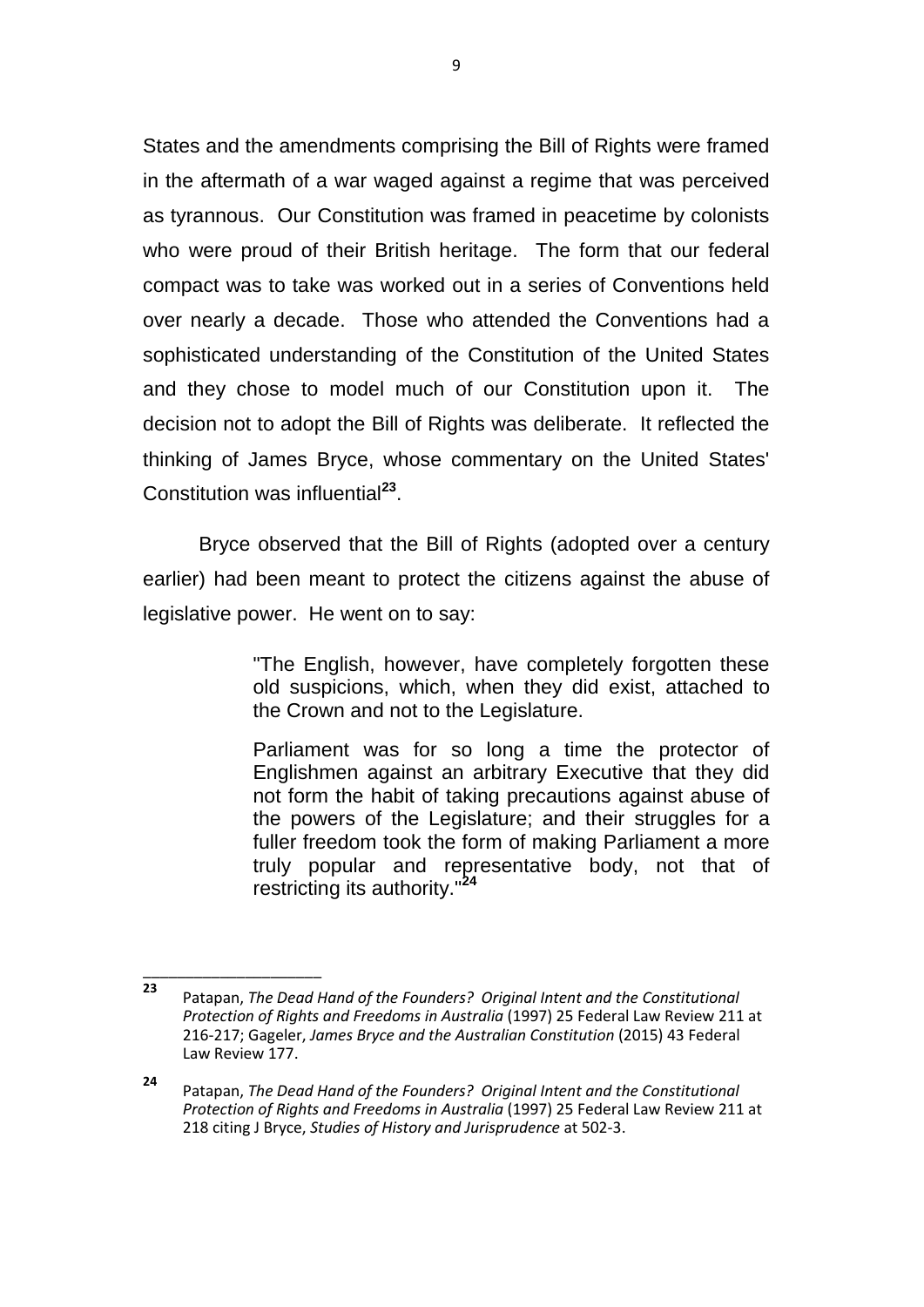On the eve of the twentieth century our founding fathers saw no need to limit the powers of a democratically elected parliament by the entrenchment of rights which were accepted as a given. On the other hand, a proposal to abolish the right of appeal to the Privy Council led Mr Dibbs, a former and future Premier of New South Wales, to protest the attempt to "take from us, as British subjects, the chartered right which we possess of appeal to the Crown"**<sup>25</sup>**. There is little doubt that to his audience the chartered right of which Mr Dibbs spoke would have been understood to be sourced in Magna Carta and affirmed in the Petition of Right, the Bill of Rights and the Act of Settlement.

To return to Justice Isaacs' invocation of Magna Carta in 1925, after his Honour distilled the principles embodied in Ch 29, he went onto to explain that the courts had evolved "two great working corollaries" without which the principles would be "merely pious aspirations"**<sup>26</sup>** . The first working corollary is the presumption in favour of liberty, so that whoever claims to imprison or deport another has cast upon him the obligation of justifying the claim by reference to the law. The second working corollary is that the courts demand this obligation is strictly and completely fulfilled before they hold that liberty is lawfully restrained<sup>27</sup>.

Australian courts have on occasion gone back to Ch 29 of Magna Carta when applying Justice Isaacs' first working corollary. In 1991, Justice French, then a member of the Federal Court of Australia and now Chief Justice of the High Court, granted bail to a person who

\_\_\_\_\_\_\_\_\_\_\_\_\_\_\_\_\_\_\_\_\_

**<sup>27</sup>** *Ex parte Walsh and Johnson; In re Yates* (1925) 37 CLR 36 at 79.

10

**<sup>25</sup>** *Official Report of the National Australasian Convention Debates* (Sydney), 1891 at 305.

**<sup>26</sup>** *Ex parte Walsh and Johnson; In re Yates* (1925) 37 CLR 36 at 79.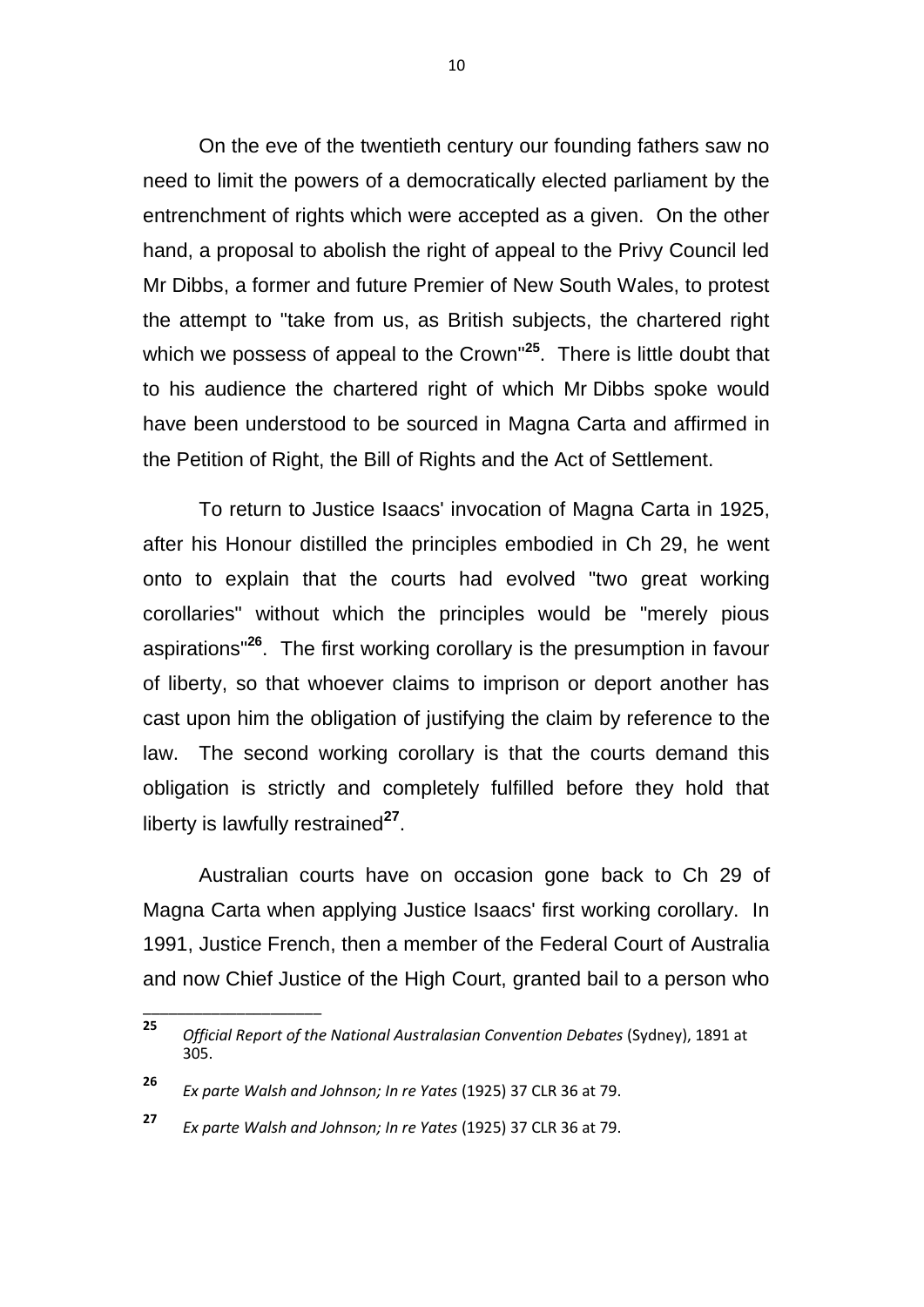had been held in custody for 12 months awaiting the determination of his appeal against extradition**<sup>28</sup>**. The statute conditioned the power to grant bail on the existence of "special circumstances". Justice French considered it could never be regarded as other than a special circumstance that a person should spend a year in prison unconvicted of any offence. His Honour drew on the presumption in favour of liberty running through the common law back to Ch 39 of the original charter**<sup>29</sup>** .

Five years ago, the Supreme Court of Victoria ordered the release of a woman from restraints imposed on her under the *Mental Health Act* 1986 (Vic)**<sup>30</sup>**. She claimed relief by way of habeas corpus. Justice Kevin Bell cited Justice Isaacs for the principle of liberty**<sup>31</sup>** . His Honour said that Magna Carta, the Habeas Corpus Acts and other ancient imperial statutes protecting personal liberty, all in force in Victoria, formed an important part of our constitutional heritage expressing fundamental principles and values which continue to influence the development of the common law**<sup>32</sup>**. In particular, his Honour saw Ch 29 as the expression of the principles of formal equality before the law and freedom from arbitrary and unlawful interference with personal liberty**<sup>33</sup>** .

**<sup>28</sup>** *Schoenmakers v Director of Public Prosecutions* (1991) 30 FCR 70.

**<sup>29</sup>** *Schoenmakers v Director of Public Prosecutions* (1991) 30 FCR 70 at 74-75.

**<sup>30</sup>** *Antunovic v Dawson* (2010) 30 VR 355.

**<sup>31</sup>** *Antunovic v Dawson* (2010) 30 VR 355 at 362 [24] citing *Ex parte Walsh and Johnson; In re Yates* (1925) 37 CLR 36 at 79.

**<sup>32</sup>** *Antunovic v Dawson* (2010) 30 VR 355 at 362 [25].

**<sup>33</sup>** *Antunovic v Dawson* (2010) 30 VR 355 at 366 [45].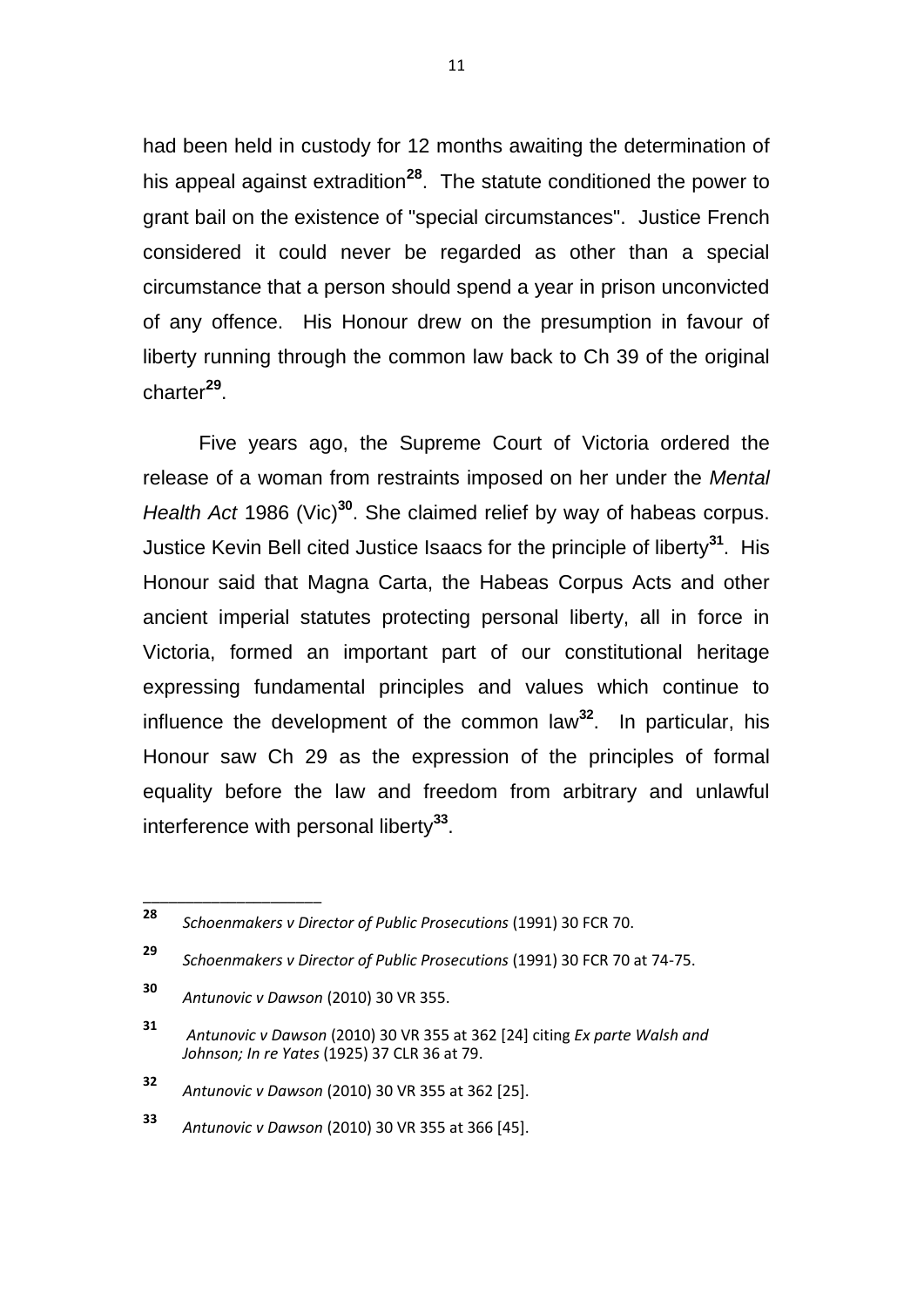The second of Justice Isaacs' working corollaries – that the courts demand strict compliance with the obligation to show the lawfulness of deprivation of liberty – has come to be known as the "principle of legality" in the context of the interpretation of statutes. If the Parliament is to abrogate fundamental rights, the courts require that it do so in language of unmistakable clarity, thereby accepting political responsibility for that abrogation. Chief Justice Gleeson has explained the principle in this way**<sup>34</sup>**:

> "A statement concerning the improbability that Parliament would abrogate fundamental rights by the use of general or ambiguous words is not a factual prediction, capable of being verified or falsified by a survey of public opinion. In a free society, under the rule of law, it is an expression of a legal value, respected by the courts, and acknowledged by the courts to be respected by Parliament."

The argument can fairly be made that fundamental rights sourced in instruments dating back to Magna Carta have been preserved as effectively in Australia as in those liberal democracies that have chosen to enshrine them in a bill or charter of rights.

Something of the symbolic power of Magna Carta may be discerned from the fact that in 1980, when the parliament tidied-up the application of Imperial legislation in Victoria, it chose to maintain Ch 29 in force. Why would any parliament bring down upon itself the opprobrium that would inevitably attend its abolition of Magna Carta? New South Wales, Queensland and the Australian Capital Territory have also chosen to continue Ch 29 of the 1297 charter in force under

**<sup>34</sup>** *Al-Kateb v Godwin* (2004) 219 CLR 562 at 577 [2]; [2004] HCA 37.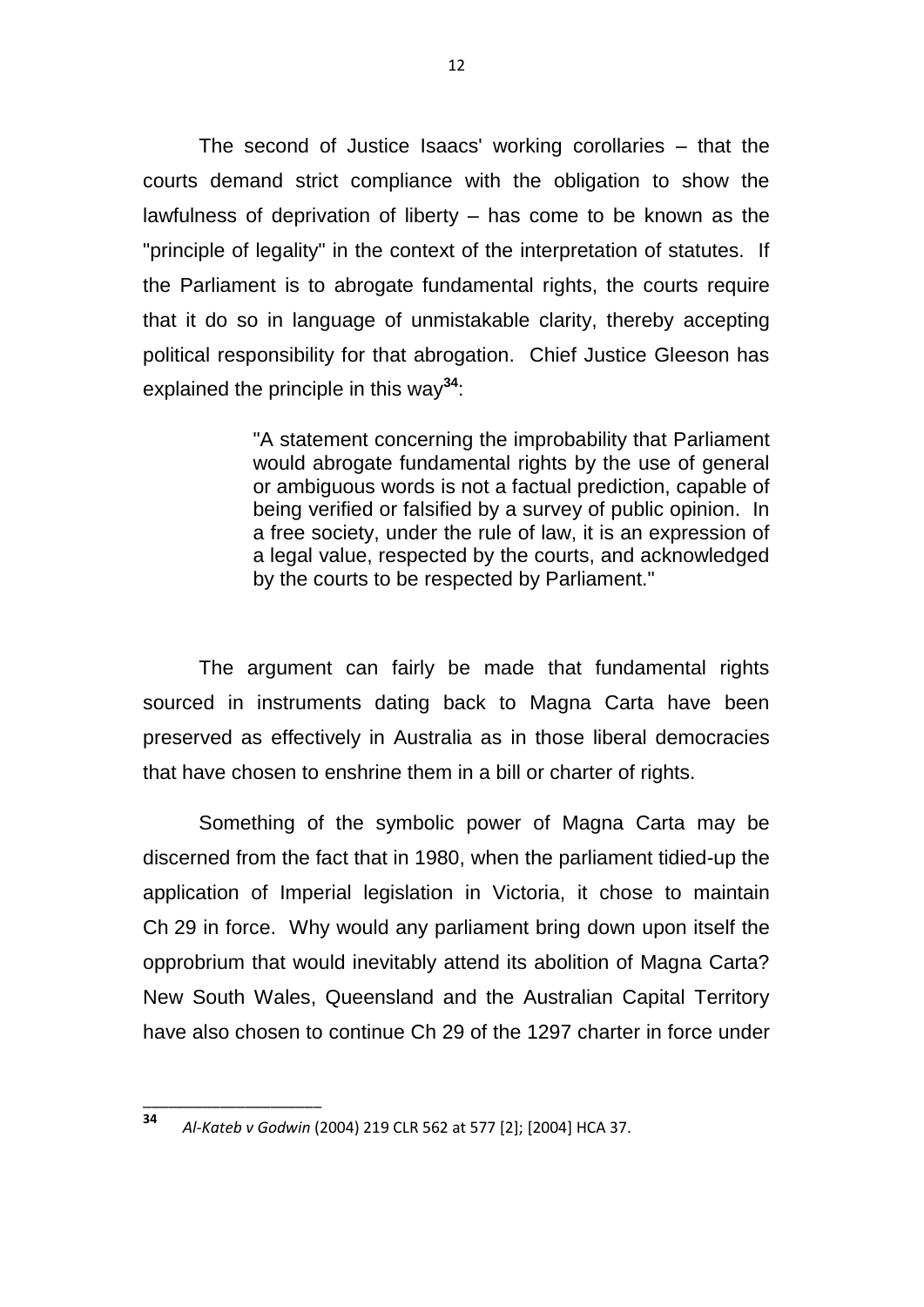their *Imperial Acts Application Acts***<sup>35</sup>**. At least Ch 29 of Magna Carta was part of the English law received in the Colony under the *Australian Courts Act* 1828 (Imp) and at the time of reception of English law in the province of South Australia**<sup>36</sup>** . To this extent Magna Carta remains the law throughout the Australian jurisdictions.

In an analysis of the status of Magna Carta in Australian and New Zealand law, Professor David Clark suggests that it is a legitimating myth that serves to support fundamental legal principles**<sup>37</sup>** . This seems to me to capture it well.

Magna Carta is certainly one of the oldest documents that is still occasionally referred to by Australian courts. It has a unique status in the popular imagination. When invoked in legal proceedings it is considered in the same way as any other legal source. References to Magna Carta can be found in decisions of the High Court throughout its life. Well in excess of half of them are in cases decided since 1987. The High Court has written more about Magna Carta in the last quarter of its history than in its first 80 years. Perhaps this is another reflection of our rights-conscious age.

The recourse to Magna Carta has arisen in a variety of contexts. Some, perhaps, predictable – a speedy and fair trial, and

**<sup>35</sup>** *Imperial Acts Application Act* 1969 (NSW), s 6 and sch 2 Pt 1; *Imperial Acts Application Act* 1984, (Qld) s 5 and sch 1; Imperial Acts Application Ordinance 1986 (ACT), sch 3 Pt 2.

**<sup>36</sup>** The *Australian Courts Act* 1828 (Imp) 9 Geo 4, c 83, s 24; Clark, *The Icon of Liberty: The Status and Role of Magna Carta in Australian and New Zealand Law*, (2000) 24 Melbourne University Law Review 866 at 871.

**<sup>37</sup>** Clark, *The Icon of Liberty: The Status and Role of Magna Carta in Australian and New Zealand Law* (2000) 24 Melbourne University Law Review 866 at 869.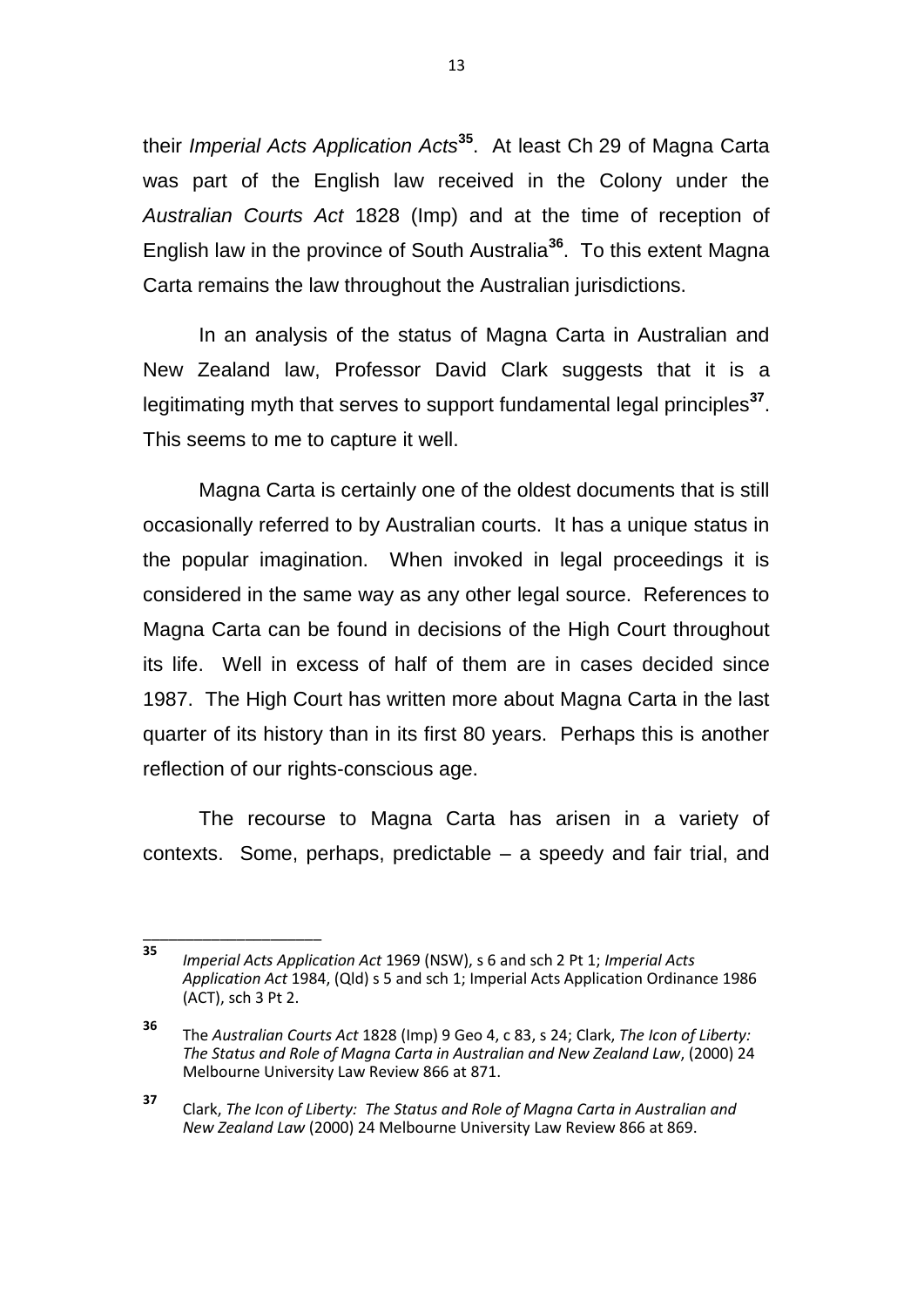the acquisition of property. Others are more surprising – native title, and trade and commerce.

An issue before the Court in 1905 was whether a police constable could justify his arrest of the plaintiff on the ground of his reasonable suspicion that the plaintiff had committed a felony in South Africa. The starting point in Justice O'Connor's analysis was that all arrests made without warrant derogate from the provisions of Magna Carta**<sup>38</sup>**. Treason, felony, and actual breach of the peace constituted exceptions of necessity to Magna Carta. None of these exceptions extended to justifying the plaintiff's arrest. It followed that the constable had no defence to the plaintiff's claim for damages for false imprisonment**<sup>39</sup>** .

That case was concerned with the tort of false imprisonment. More recently, the Victorian Supreme Court was required to trace the history of the *crime* of false imprisonment<sup>40</sup>. Prosecutions for false imprisonment are rare and the history of the offence is obscure. The accused's prosecution, for the false imprisonment of his wife, was the product of unusual facts. He and three confederates had imprisoned her and carried out a series of exorcisms on her. Regrettably the final exorcism proved fatal. The difficulty for the prosecution was that each accused honestly believed that the deceased had been possessed by the devil and none intended to cause her serious injury or death. Hence, the prosecutor's decision to proceed with charges of false imprisonment. The paucity of case law led Justice Ormiston back to

**<sup>38</sup>** *Brown v Lizars* (1905) 2 CLR 837 at 867.

**<sup>39</sup>** *Brown v Lizars* (1905) 2 CLR 837 at 867.

**<sup>40</sup>** *R v Vollmer* [1996] 1 VR 95 at 175-185.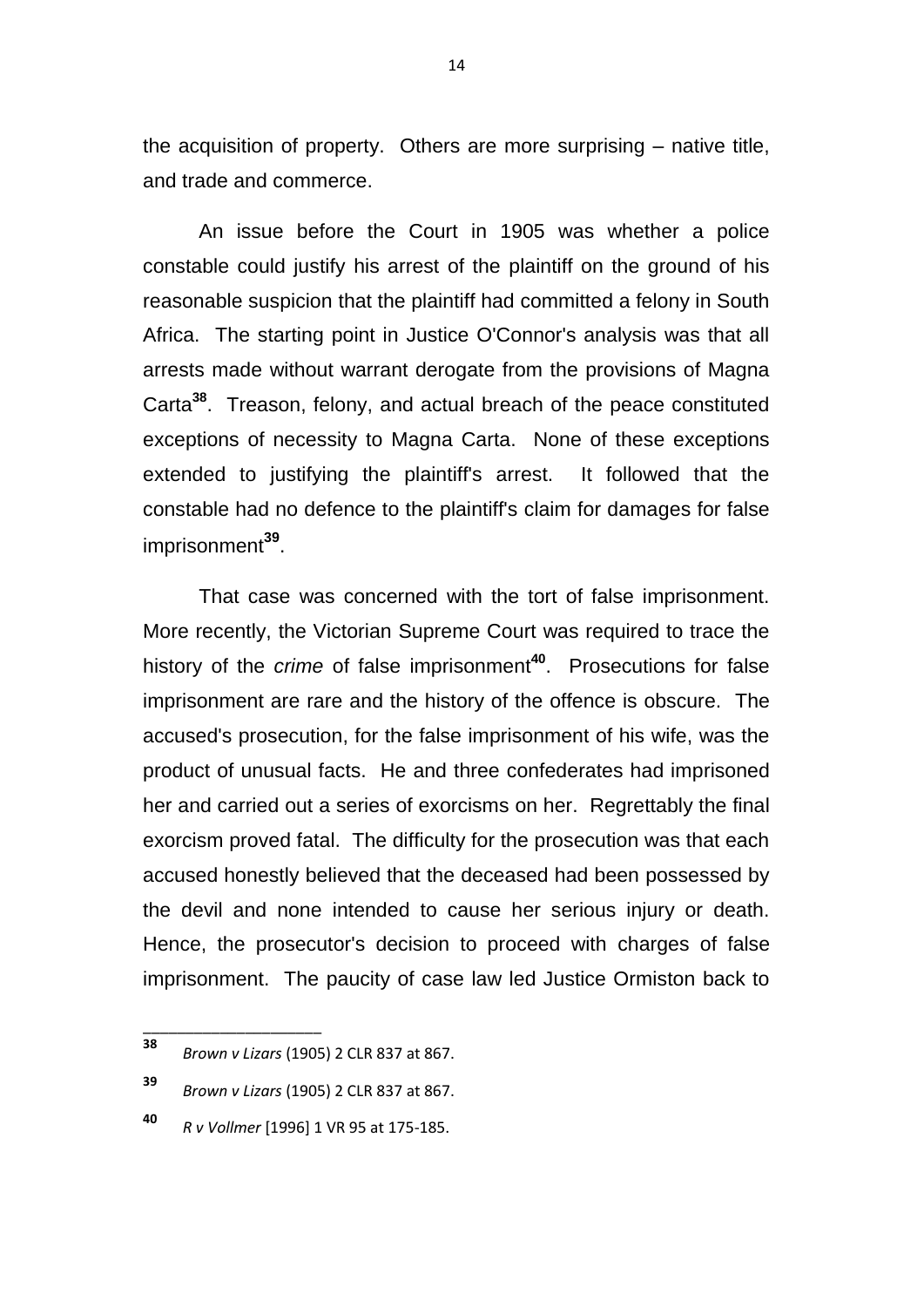Coke and Blackstone. These and other commentators traced the offence of false imprisonment to Ch 29 of Magna Carta**<sup>41</sup>**. Justice Ormiston was mindful of the doubts about Coke's analysis of Magna Carta, nonetheless for 350 years it had been understood there was such an offence, and if Coke's account of its development was erroneous, it was a case of *communis error facit jus* (common error makes law)**<sup>42</sup>** .

In the midst of World War II, Justice Rich saw the guarantee under our Constitution that property will not be acquired on other than just terms**<sup>43</sup>** as "an affirmance of a great doctrine established by the common law for the protection of private property … in accordance with Magna Carta"**<sup>44</sup>**. The subject matter of the case, somewhat prosaically, was the acquisition of apples and pears. A similar connection between the Constitutional guarantee and the provisions of Magna Carta has since been drawn by six Justices of the High Court**<sup>45</sup>** .

Justice Kirby linked the prohibition on the arbitrary acquisition of property to Ch 52 of the 1215 Magna Carta**<sup>46</sup>**:

**<sup>41</sup>** *R v Vollmer* [1996] 1 VR 95 at 178.

**<sup>42</sup>** *R v Vollmer* [1996] 1 VR 95 at 179.

**<sup>43</sup>** Constitution, s 51(xxxi).

**<sup>44</sup>** *Australian Apple and Pear Marketing Board v Tonking* (1942) 66 CLR 77 at 104 per Rich J; [1942] HCA 37.

**<sup>45</sup>** *Clunies-Ross v Commonwealth* (1984) 155 CLR 193 at 201 per Gibbs CJ, Mason, Wilson, Brennan, Deane and Dawson JJ; [1984] HCA 65.

**<sup>46</sup>** *Newcrest Mining (WA) Ltd v Commonwealth* (1997) 190 CLR 513 at 659; [1997] HCA 38.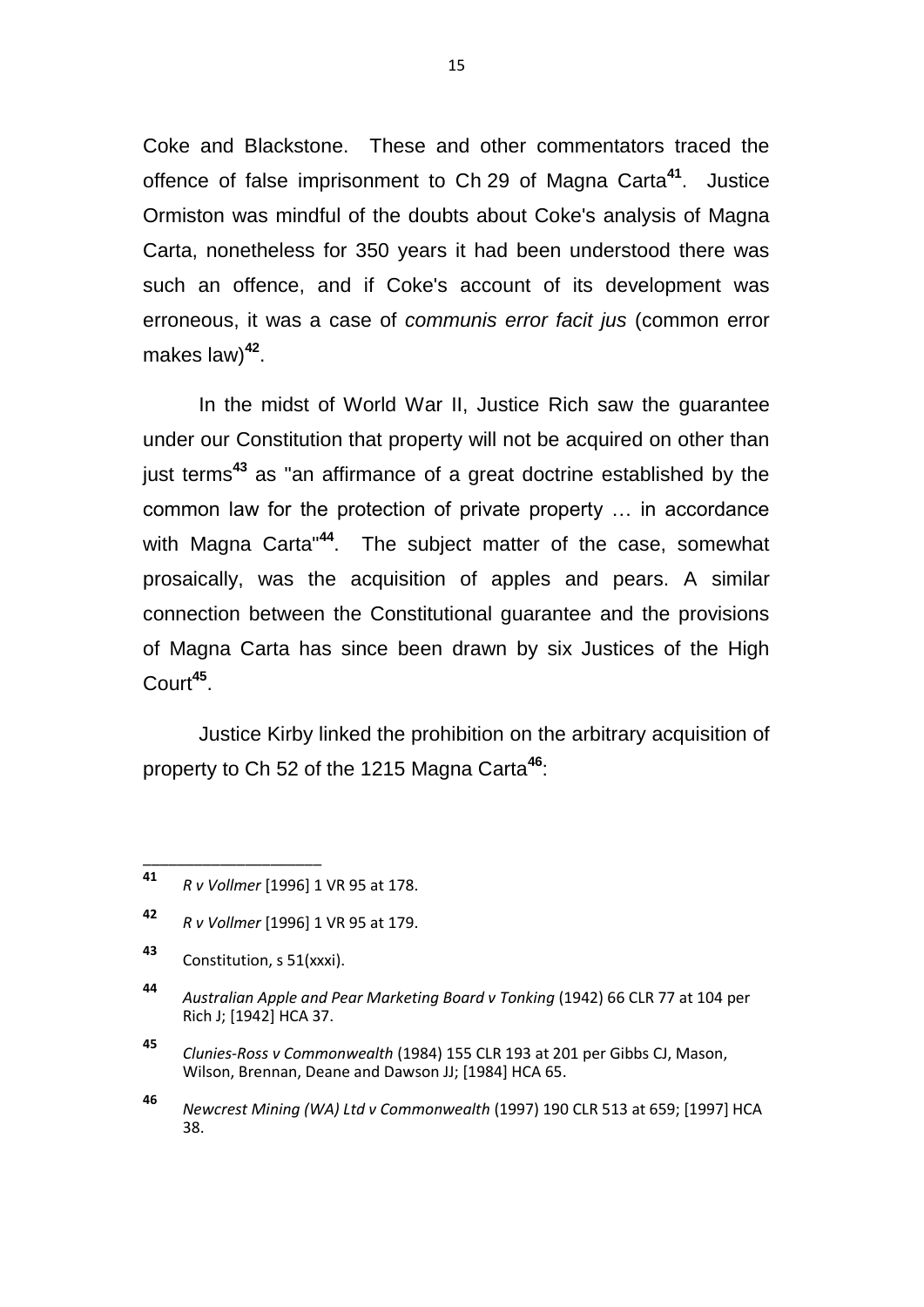"To any man who we have deprived or dispossessed of lands, castles, liberties or rights, without the lawful judgment of his equals, we will at once restore these."

I should observe the note of caution sounded more recently by Justice Heydon, that statements about Magna Carta's commitment to just compensation upon the acquisition of property may have been exaggerated**<sup>47</sup>** .

Among the less well-known provisions of Magna Carta is the chapter concerned with preservation of "public rights of fishing". It is referenced in the judgments in the Seas and Submerged Lands Case**<sup>48</sup>**, which concerns sovereign rights to the territorial sea. The common law right of the public to fish, rooted in Magna Carta, was affirmed 14 years later in *Harper v Minister for Sea Fisheries***<sup>49</sup>** .

In native title cases where the claimed native title rights include a right to fish, it has been relevant to observe that the prerogative rights of the Crown in relation to tidal waters are restricted by Magna Carta's preservation of the public right to fish<sup>50</sup>. Fishing rights have not been the only intersection between Magna Carta and native title.

**<sup>47</sup>** *ICM Agriculture Pty Ltd v Commonwealth* (2009) 240 CLR 140 at 209; [2009] HCA 51.

**<sup>48</sup>** *New South Wales v Commonwealth* (1975) 135 CLR 337 at 419 per Stephen J, 489 per Jacobs J.

**<sup>49</sup>** (1989) 168 CLR 314 at 329 per Brennan J; [1989] HCA 47.

**<sup>50</sup>** *Yarmirr v Northern Territory* (2001) 208 CLR 1 at 56 per Gleeson CJ, Gaudron, Gummow and Hayne JJ; [2001] HCA 56; and see *Northern Territory of Australia v Arnhem Land Aboriginal Land Trust* (2008) 236 CLR 24; [2008] HCA 29.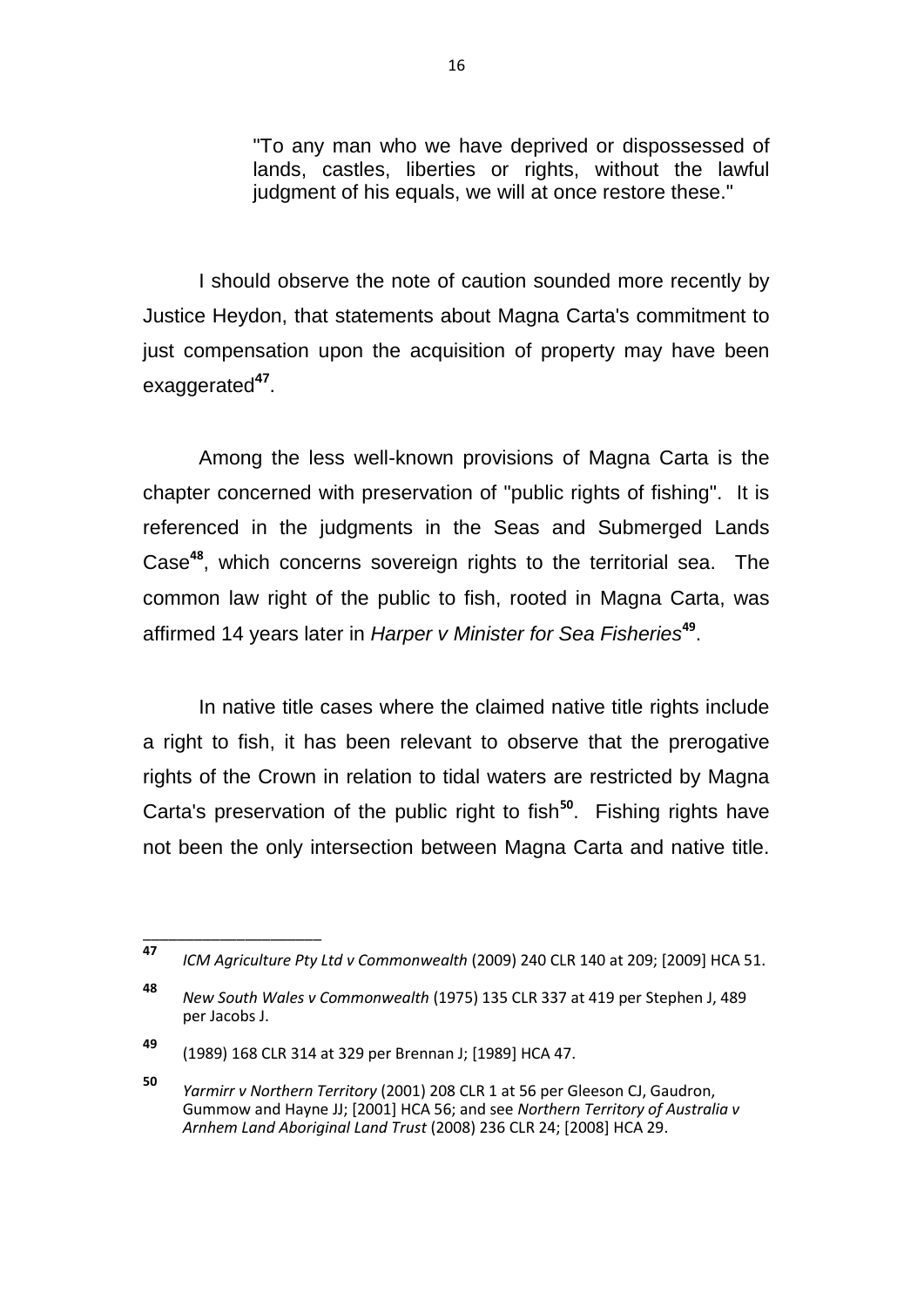In 1988, in *Mabo v Queensland*<sup>51</sup> (not the celebrated 1992 decision of *Mabo v Queensland (No 2)***<sup>52</sup>**) the Murray Islanders challenged Queensland's claims over the Murray Islands on the ground of inconsistency with the Commonwealth Racial Discrimination Act. In his dissenting reasons, Justice Deane wrote of long-established notions of justice that can be traced back at least to Magna Carta's guarantee against the arbitrary disseisin of freehold**<sup>53</sup>** .

Chapter 30 of Magna Carta provides for the safe and sure conduct of foreign merchants in, out and through England during peacetime. In 1917, a question arose as to the right of a foreign commercial ship to leave an Australian port with its cargo. Justices Barton, Isaacs and Rich cited Ch 30 for the proposition that "[i]nternational commercial intercourse by sea ... is always understood to imply a right to depart with the vessel"**<sup>54</sup>**. Three years later the same provision was taken into account in the consideration of the meaning of "trade and commerce" as it appears in s 51(i) of the Constitution<sup>55</sup>.

It must be said that in none of these cases has the recourse to Magna Carta been determinative. At the risk of being a killjoy, I feel bound to point out that, on the one occasion Magna Carta has been

**<sup>51</sup>** (1988) 166 CLR 186; [1988] HCA 69.

**<sup>52</sup>** (1992) 175 CLR 1; [1992] HCA 23.

**<sup>53</sup>** (1988) 166 CLR 186; [1988] HCA 69 at 226.

**<sup>54</sup>** *Zachariassen v Commonwealth* (1917) 24 CLR 166 at 181; [1917] HCA 77.

**<sup>55</sup>** *W & A McArthur Ltd v Queensland* (1920) 28 CLR 530 548 per Knox CJ, Isaacs and Starke JJ; [1920] HCA 77.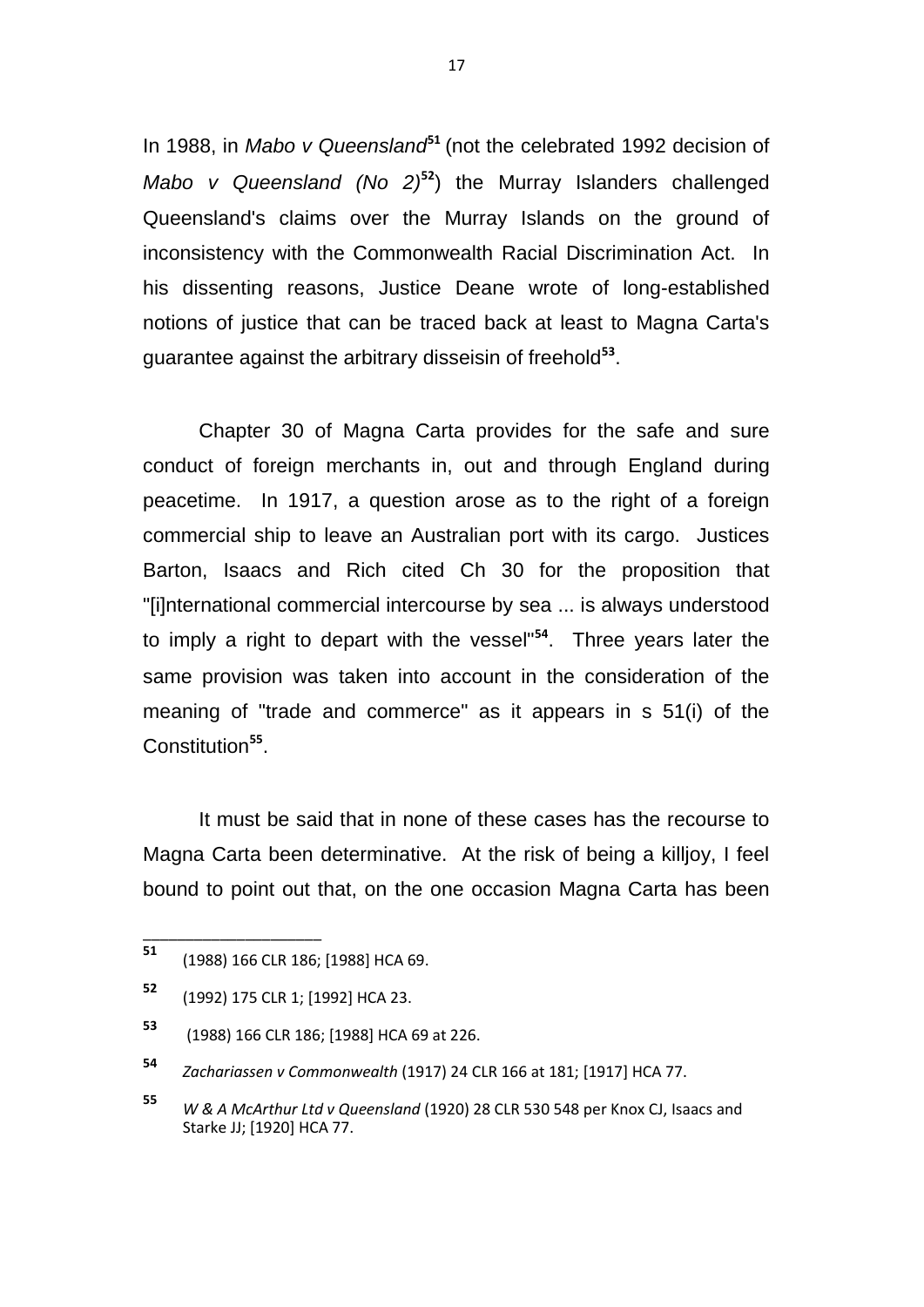relied upon for a right not sourced elsewhere, the endeavour failed. The concluding words Ch 29 are commonly translated from the medieval Latin as "to none will we sell, to none will we deny, to none will we delay right or justice". These words were invoked in support of the asserted right to what the Americans unattractively describe as a "speedy trial". The claimed right was to be tried without delay regardless of whether the delay in fact occasioned any prejudice to the accused**<sup>56</sup>** .

In 1986, the New South Wales' Department of Health laid complaints against three doctors arising out of the administration of "deep sleep therapy" at a private hospital. The therapy, designed to relieve psychiatric distress, was attended by a high risk of fatality. The allegations related to events that had occurred between 1973 and 1977. The doctors brought proceedings in the Court of Appeal of New South Wales seeking to stay the proceedings before the Disciplinary Tribunal**<sup>57</sup>**. I was junior counsel for the Department of Health. I recall being dispatched to the Law Courts Library at lunchtime after the bench queried which iteration of Magna Carta the claimants were relying upon.

The leading judgment was given by Justice McHugh. His Honour accepted that the common law recognised the importance of the speedy trial of civil and criminal proceedings in Ch 29 of Magna Carta. However, Magna Carta dealt only with delay between arrest or commencement of an action and the hearing and for that reason did

**<sup>56</sup>** *Herron v McGregor* (1986) 6 NSWLR 246.

**<sup>57</sup>** *Herron v McGregor* (1986) 6 NSWLR 246.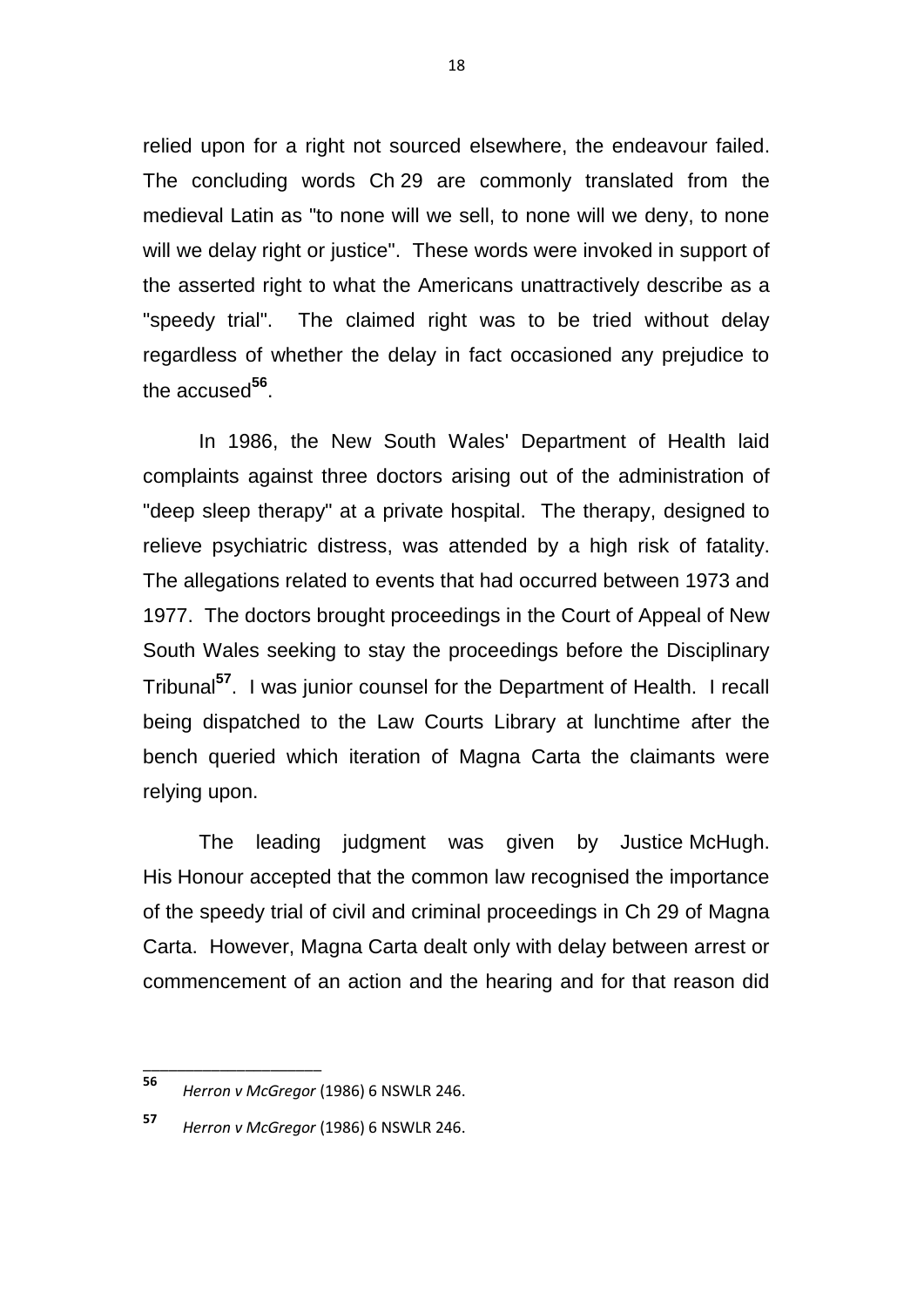not govern the doctors' case**<sup>58</sup>**. In the event, the complaints against the doctors were stayed because in all of the circumstances continuation of the proceedings would have been oppressive.

At around the same time, the District Court of New South Wales stayed proceedings on an indictment holding that their continuation would breach the accused's "constitutional right" sourced in Magna Carta to be tried without delay**<sup>59</sup>**. The Full Court of the Supreme Court of South Australia also appeared to accept the existence of such a right**<sup>60</sup>** .

The nascent right to a speedy trial was laid to rest by the High Court in Mr Jago's case. Justice Brennan was prepared to accept Coke's theory that "the statute of *Magna Charta* is but a confirmation or restitution of the common law"**<sup>61</sup>**. However, his Honour considered that Coke was describing qualities of justice to which the courts aspire – free, full and speedy – but not the existence of a legal right giving effect to that aspiration**<sup>62</sup>**. The existence of a discrete right to a speedy trial whether derived from the earliest origins of our legal heritage or from some immediate source was rejected by the majority**<sup>63</sup>** .

**<sup>58</sup>** *Herron v McGregor* (1986) 6 NSWLR 246 at 252-253 per McHugh J.

**<sup>59</sup>** *R v Climo* (1986) 7 NSLWR 579 at 583.

**<sup>60</sup>** *Clayton v Ralphs & Manos* (1987) 45 SASR 347 at 369.

**<sup>61</sup>** *Jago v District Court* (NSW) (1989) 168 CLR 23 at 41-42 citing *Institutes*, Bk 2, Ch 4, s 108, p 81a.

**<sup>62</sup>** *Jago v District Court* (NSW) (1989) 168 CLR 23 at 42.

**<sup>63</sup>** *Jago v District Court* (NSW) (1989) 168 CLR 23 at 34 per Mason CJ, 53-54 per Brennan J, 62 per Deane J, 63 per Toohey J, 78 per Gaudron J.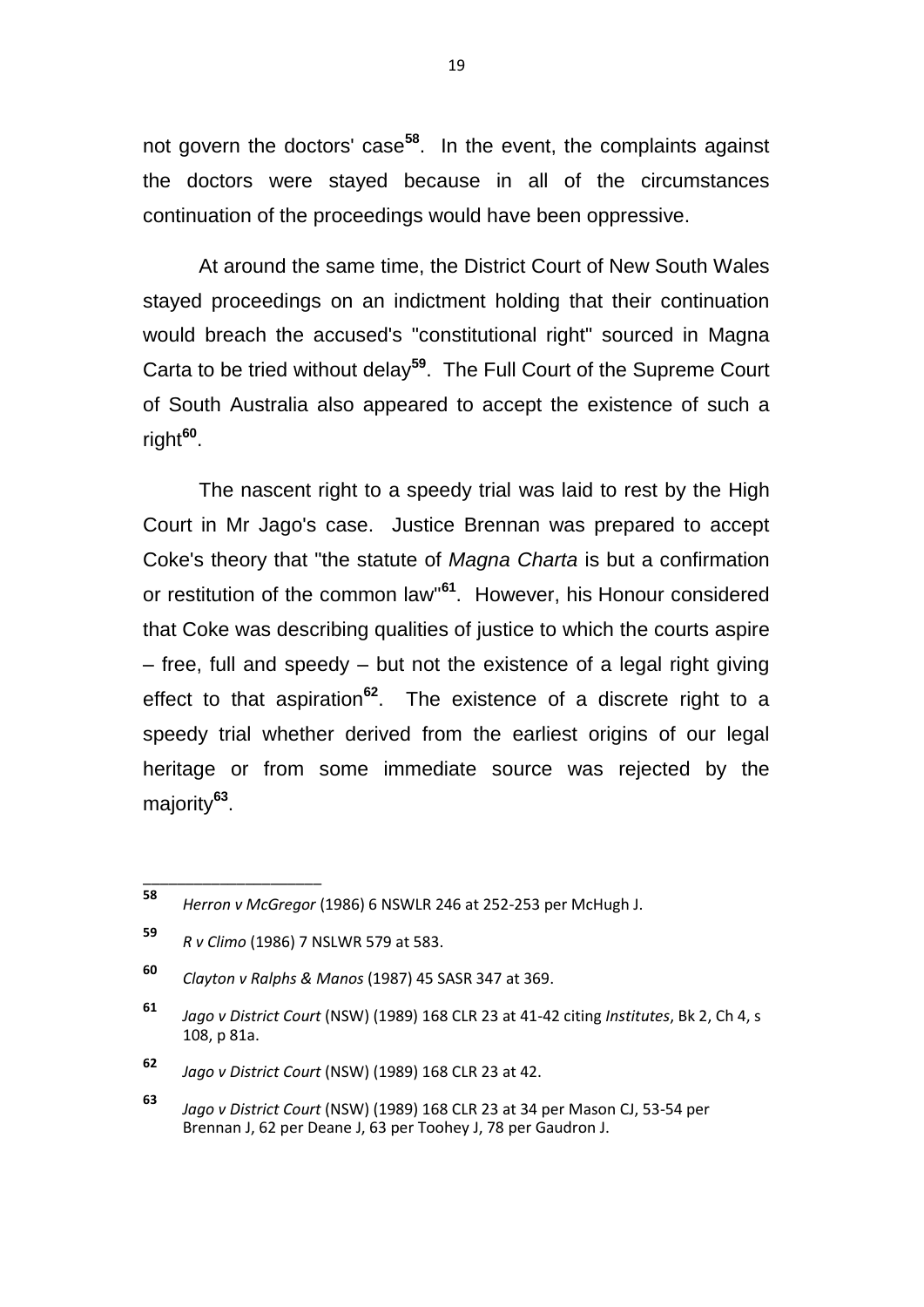The restrained references to Magna Carta in the Commonwealth Law Reports are an incomplete account of the role of Magna Carta in the day to day work of the courts. No document is more beloved by self-represented litigants, albeit the claims made for it by them are almost always legally and historically flawed.

Among the repeated claims made for Magna Carta is that the parliament cannot repeal it or enact a law inconsistent with it. In law, Magna Carta has no status protecting it from repeal. In England, almost every chapter has been repealed. So, too, in those Australian jurisdictions which have enacted Imperial Acts Application Acts. Nonetheless, the belief in the inviolability of Magna Carta holds fast. The argument was first rejected by the High Court as not calling for serious refutation in 1905**<sup>64</sup>** . More recently, it was rejected by Justice Hayne in 2000**<sup>65</sup>** .

A close second to the cases in which laws are challenged on the ground of their inconsistency with Magna Carta are the cases in which self-represented litigants assert that paper currency is invalid. The argument is founded on the references in Magna Carta to money made before the appearance of paper currency. The claims arise in a variety of ways and, again, their repeated rejection does not deter their proponents. In the 1980s, when one Mr Cusack sought to lodge his nomination as a candidate for election to the Commonwealth Parliament the returning officer explained the requirement that candidates lodge \$250 with the nomination. Mr Cusack commenced

\_\_\_\_\_\_\_\_\_\_\_\_\_\_\_\_\_\_\_\_\_

**<sup>65</sup>** *Fyffe v Victoria* (2000) 172 ALR 336; 74 ALJR 1005; [2000] HCA 31.

**<sup>64</sup>** *Chia Gee v Martin* (1905) 3 CLR 649; [1905] HCA 70.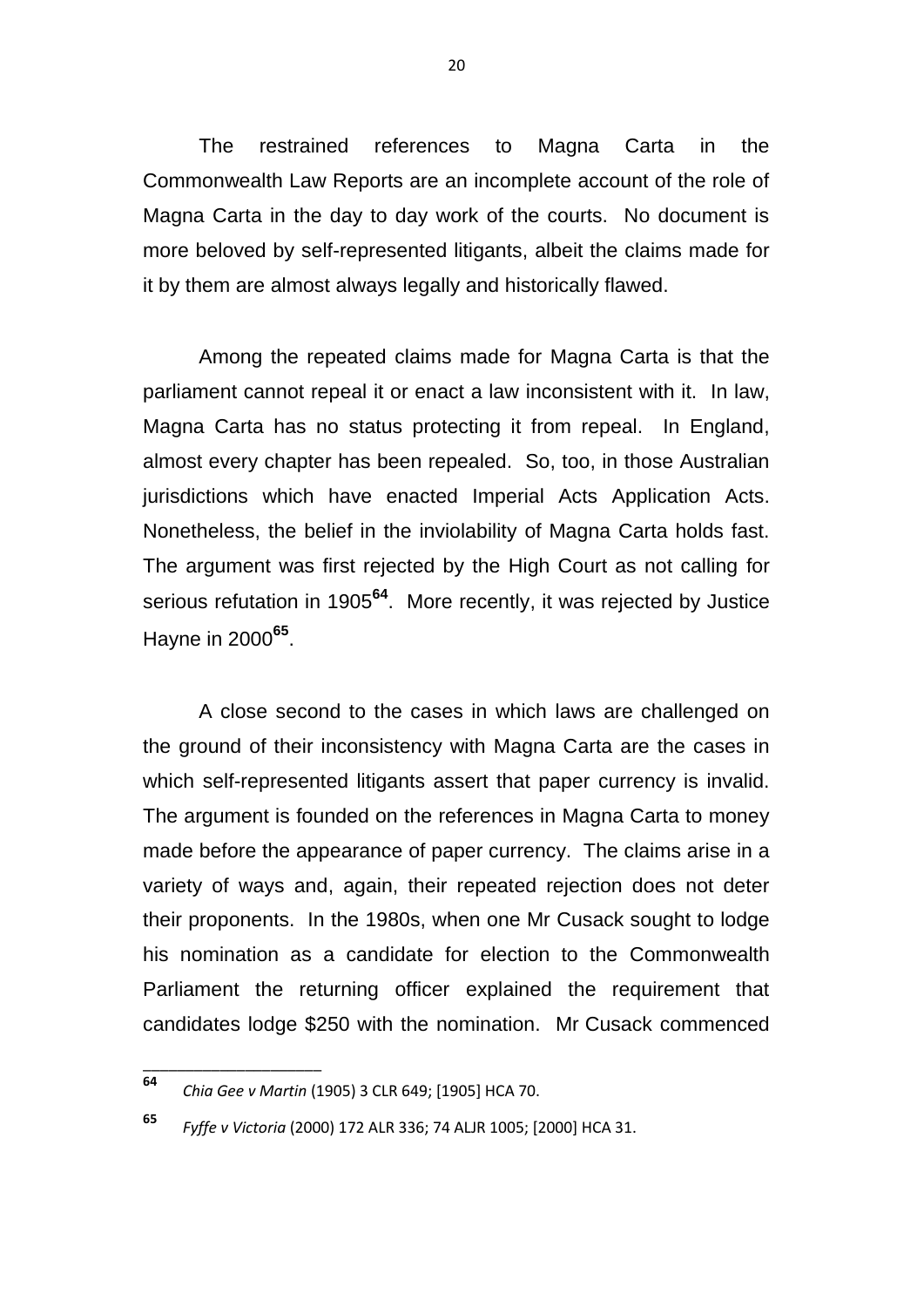proceedings contending the requirement was unlawful. He argued that the *Reserve Bank Act* 1959 (Cth) and the *Currency Act* 1965 (Cth) were invalid because each was inconsistent with Magna Carta, or the Bill of Rights, or both. The argument was rejected as like arguments had been on earlier occasions**<sup>66</sup>**. Nine years later, Justice Dawson rejected a similar argument which was invoked on that occasion by way of resistance to an order to pay costs**<sup>67</sup>** .

The range of claims constructed on Magna Carta by litigants who are without legal representation is eloquent of its emblematic place in our collective consciousness. A few years ago, a bench of five judges of the Court of Appeal of Victoria was constituted to determine whether the ancient institution of the Grand Jury should be summonsed to inquire into whether Freemasons were conspiring to administer unlawful oaths. It is the stuff that excites the imagination of legal studies classes at school. In the event, the proceeding was dismissed as hopeless; despite the extensive reference to Magna Carta on which the argument was founded**<sup>68</sup>** .

The attachment of persistent, querulous litigants to a view of Magna Carta that is wholly divorced from history and precedent is apt to make judges start at the very mention of it. Nonetheless, as a community we are right to celebrate Magna Carta as "a foundation stone of our democracy". That is how Prime Minister Abbott described the Magna Carta in a speech given at Magna Carta place in

**<sup>66</sup>** *Re Cusack* (1985) 60 ALJR 302 at 303-304 per Wilson J.

**<sup>67</sup>** *Re Skyring* (1994) 68 ALJR 618.

**<sup>68</sup>** *Re Shaw* (2001) 127 A Crim R 440 at 447[16].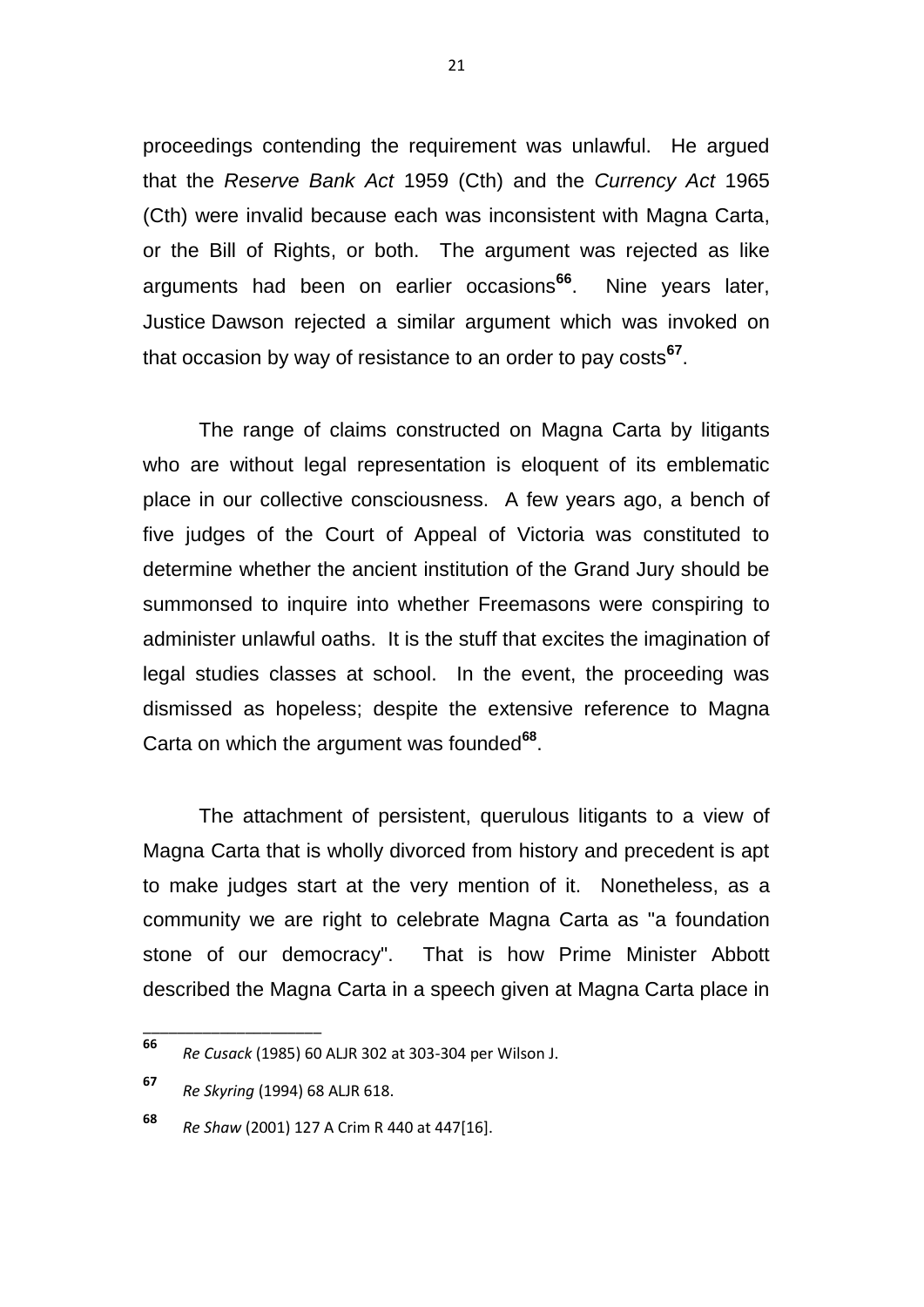Canberra on the occasion of the 800th anniversary of its sealing**<sup>69</sup>** . The fact that we have a Magna Carta Place in our national capital is a reflection of the constitutional significance which we attribute to the document and the value we place on our common law heritage.

The Prime Minister's focus was upon the charter as a watershed in England's history establishing the rule of law, upon which all human rights depend.

Historians will explain that Magna Carta was not purporting to do more than to restore rights that were understood to have existed since time immemorial. And they will explain that it was not novel, its drafting reflected provisions of the coronation charter of Henry II. And they will explain that comparable charters were issued by princes in other European states in the medieval period**<sup>70</sup>**. Acceptance of this history does not detract from the symbolic power of Magna Carta or the correctness of the Prime Minister's view of its constitutional significance.

Unlike the European charters, the Magna Carta did not cease to have force over time. Lawyers in Tudor England may have seen little upside in invoking Magna Carta before the royal courts, but it

**<sup>69</sup>** The Hon Tony Abbott, *Magna Carta Lecture*, Address delivered at Parliament House in Canberra, 24 June 2015. Transcript available at https://www.pm.gov.au/media/2015-06-24/magna-carta-lecture-parliament-housecanberra-O.

**<sup>70</sup>** Professor Brand, *Magna Carta and the Development of the Common Law*, High Court Public Lecture delivered at the High Court in Canberra on 13 May 2015. Transcript available at http://www.hcourt.gov.au/assets/publications/speeches/lecture-series/Brand-Magna-Carta-and-the-Development-of-the-Common-Law-May15.pdf.